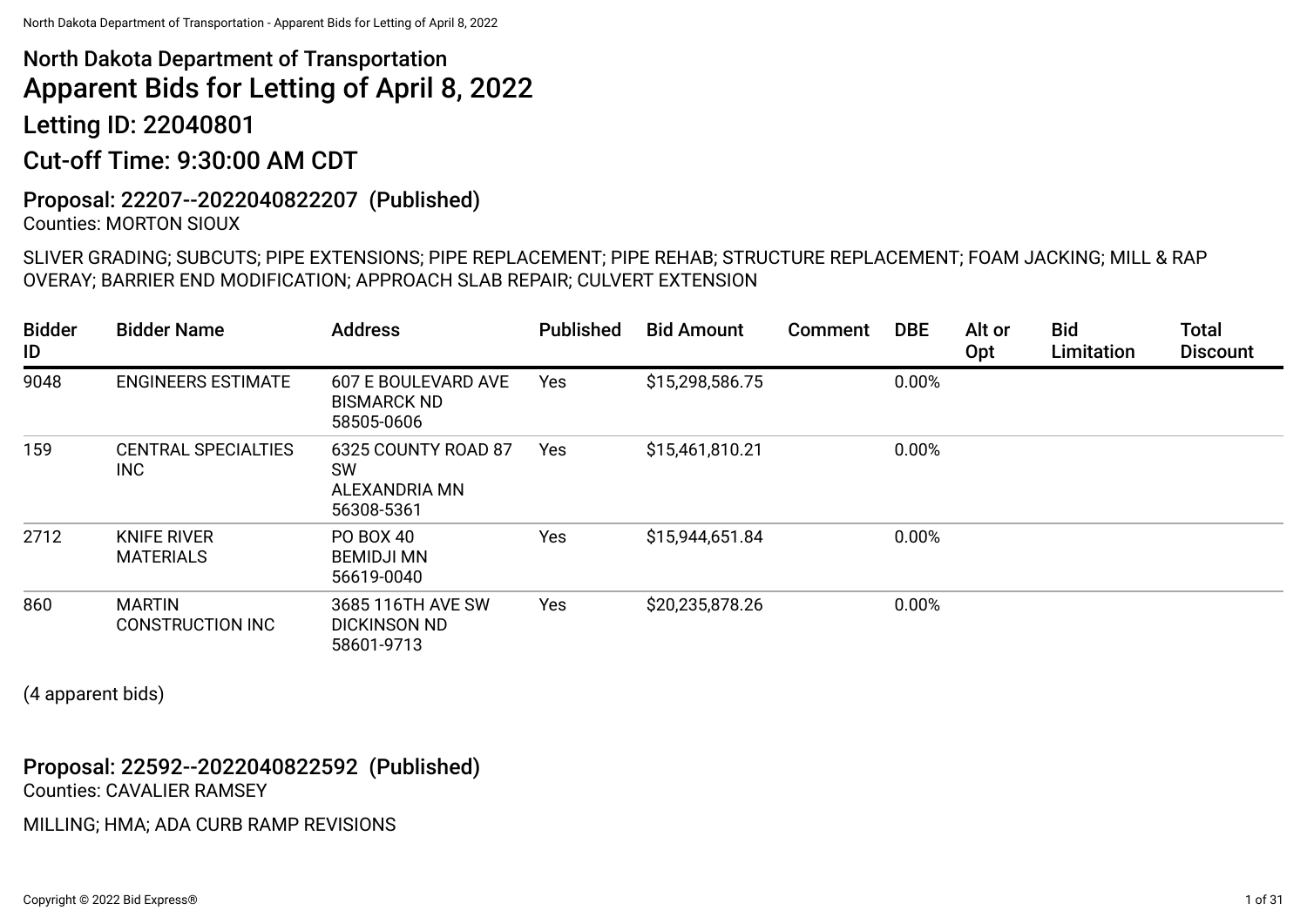| <b>Bidder</b><br>ID | <b>Bidder Name</b>                             | <b>Address</b>                                                         | <b>Published</b> | <b>Bid Amount</b> | Comment | <b>DBE</b> | Alt or<br>Opt | <b>Bid</b><br>Limitation | <b>Total</b><br><b>Discount</b> |
|---------------------|------------------------------------------------|------------------------------------------------------------------------|------------------|-------------------|---------|------------|---------------|--------------------------|---------------------------------|
| 1261                | R J ZAVORAL & SONS INC                         | PO BOX 435<br><b>EAST GRAND FORKS MN</b><br>56721-0435                 | Yes              | \$4,827,164.10    |         | 0.00%      |               |                          |                                 |
| 2712                | KNIFE RIVER MATERIALS                          | PO BOX 40<br><b>BEMIDJI MN 56619-0040</b>                              | Yes              | \$4,841,683.58    |         | 0.00%      |               |                          |                                 |
| 9048                | <b>ENGINEERS ESTIMATE</b>                      | 607 E BOULEVARD AVE<br><b>BISMARCK ND</b><br>58505-0606                | Yes              | \$4,843,822.92    |         | 0.00%      |               |                          |                                 |
| 239                 | <b>MAYO CONSTRUCTION</b><br><b>COMPANY INC</b> | PO BOX 310<br><b>CAVALIER ND</b><br>58220-0310                         | Yes              | \$4,898,074.73    |         | 0.00%      |               |                          |                                 |
| 180                 | STRATA CORPORATION                             | PO BOX 13500<br><b>GRAND FORKS ND</b><br>58208-3500                    | Yes              | \$5,379,451.47    |         | 0.00%      |               |                          |                                 |
| 159                 | CENTRAL SPECIALTIES INC                        | 6325 COUNTY ROAD 87<br><b>SW</b><br><b>ALEXANDRIA MN</b><br>56308-5361 | Yes              | \$5,431,427.33    |         | 0.00%      |               |                          |                                 |

(6 apparent bids)

## Proposal: 22605--2022040822605 (Published)

Counties: WILLIAMS

APPROACH SLAB REPAIR; SPALL REPAIRS; ABUTMENT REPAIR & JOINT REPAIR

| <b>Bidder</b><br>ID | <b>Bidder Name</b>                  | <b>Address</b>                                          | <b>Published</b> | <b>Bid Amount</b> | Comment | <b>DBE</b> | Alt or<br><b>Opt</b> | <b>Bid</b><br>Limitation | <b>Total</b><br><b>Discount</b> |
|---------------------|-------------------------------------|---------------------------------------------------------|------------------|-------------------|---------|------------|----------------------|--------------------------|---------------------------------|
| 9048                | <b>ENGINEERS</b><br><b>ESTIMATE</b> | 607 E BOULEVARD AVE<br><b>BISMARCK ND</b><br>58505-0606 | Yes              | \$1,060,583.60    |         | $0.00\%$   |                      |                          |                                 |

## (1 apparent bid)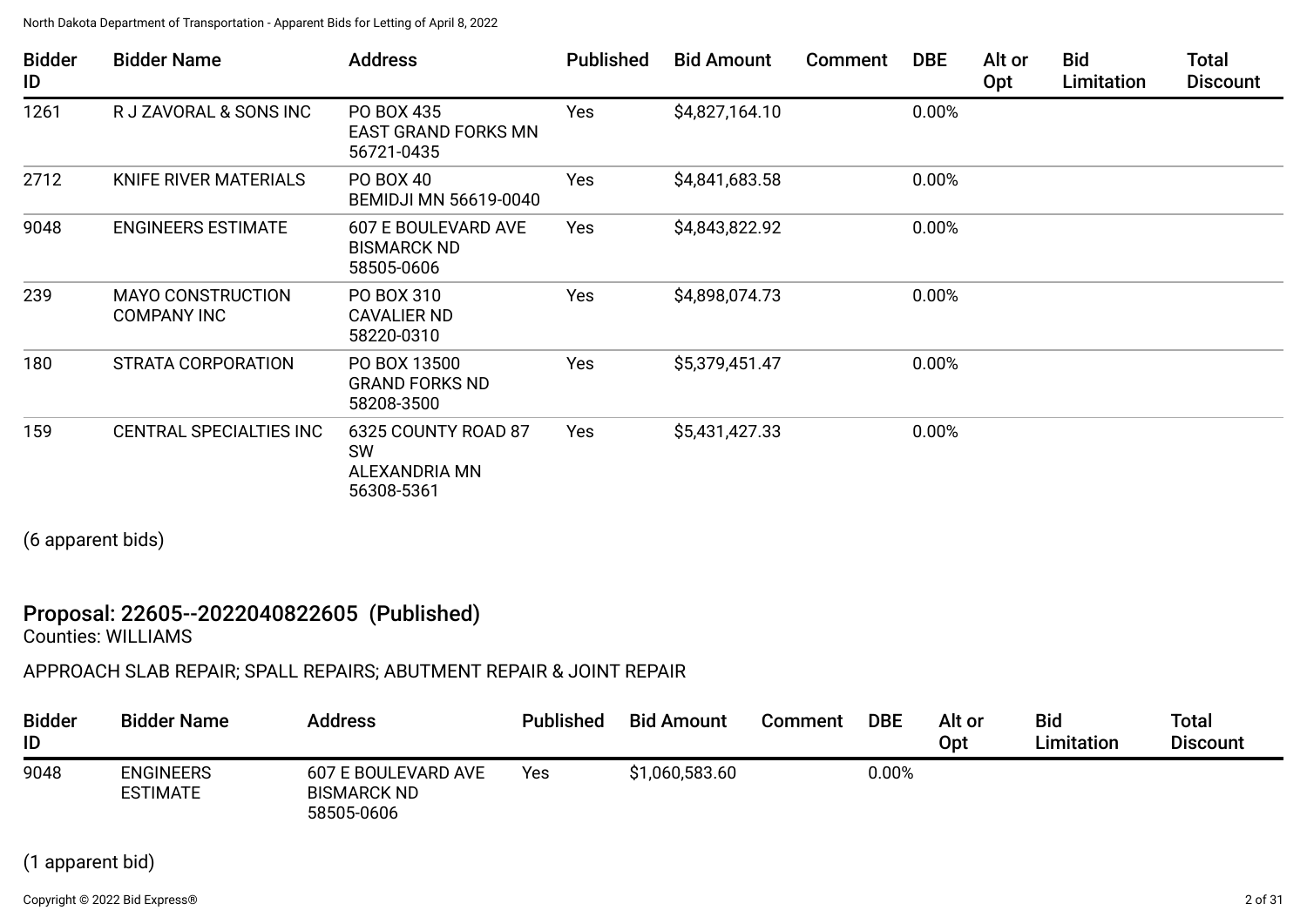## Proposal: 22623--2022040822623 (Published)

Counties: BOWMAN

## FULL DEPTH RECLAMATION; HMA; CONCRETE RECONSTRUCTED INTERSECTIONS & ADA RAMPS

| <b>Bidder</b><br>ID | <b>Bidder Name</b>                     | <b>Address</b>                                                           | <b>Published</b> | <b>Bid Amount</b> | Comment | <b>DBE</b> | Alt or<br>Opt | <b>Bid</b><br>Limitation | <b>Total</b><br><b>Discount</b> |
|---------------------|----------------------------------------|--------------------------------------------------------------------------|------------------|-------------------|---------|------------|---------------|--------------------------|---------------------------------|
| 9048                | <b>ENGINEERS ESTIMATE</b>              | <b>607 E BOULEVARD</b><br><b>AVE</b><br><b>BISMARCK ND</b><br>58505-0606 | Yes              | \$5,912,376.50    |         | 0.00%      |               |                          |                                 |
| 140                 | NORTHERN IMPROVEMENT<br><b>COMPANY</b> | PO BOX 2846<br><b>FARGO ND</b><br>58108-2846                             | Yes              | \$6,982,242.05    |         | 0.00%      |               |                          |                                 |
| 159                 | <b>CENTRAL SPECIALTIES INC</b>         | 6325 COUNTY ROAD<br>87 SW<br>ALEXANDRIA MN<br>56308-5361                 | Yes              | \$7,105,107.78    |         | 0.00%      |               |                          |                                 |

(3 apparent bids)

## Proposal: 22653--2022040822653 (Published)

Counties: SLOPE

## LINE & GROUT EXISTING SPP AND JACK OR BORE NEW PIPE CONDUIT

| <b>Bidder</b><br>ID | <b>Bidder Name</b>                          | <b>Address</b>                                                   | <b>Published</b> | <b>Bid</b><br>Amount | Comment | <b>DBE</b> | Alt or<br>Opt | <b>Bid</b><br>Limitation | <b>Total</b><br><b>Discount</b> |
|---------------------|---------------------------------------------|------------------------------------------------------------------|------------------|----------------------|---------|------------|---------------|--------------------------|---------------------------------|
| 9048                | <b>ENGINEERS ESTIMATE</b>                   | 607E<br><b>BOULEVARD AVE</b><br><b>BISMARCK ND</b><br>58505-0606 | Yes              | \$434,754.50         |         | 0.00%      |               |                          |                                 |
| 10701               | MINGER CONSTRUCTION<br><b>COMPANIES INC</b> | 620 CORPORATE<br>DR<br><b>JORDAN MN</b>                          | Yes              | \$629,651.95         |         | 0.00%      |               |                          |                                 |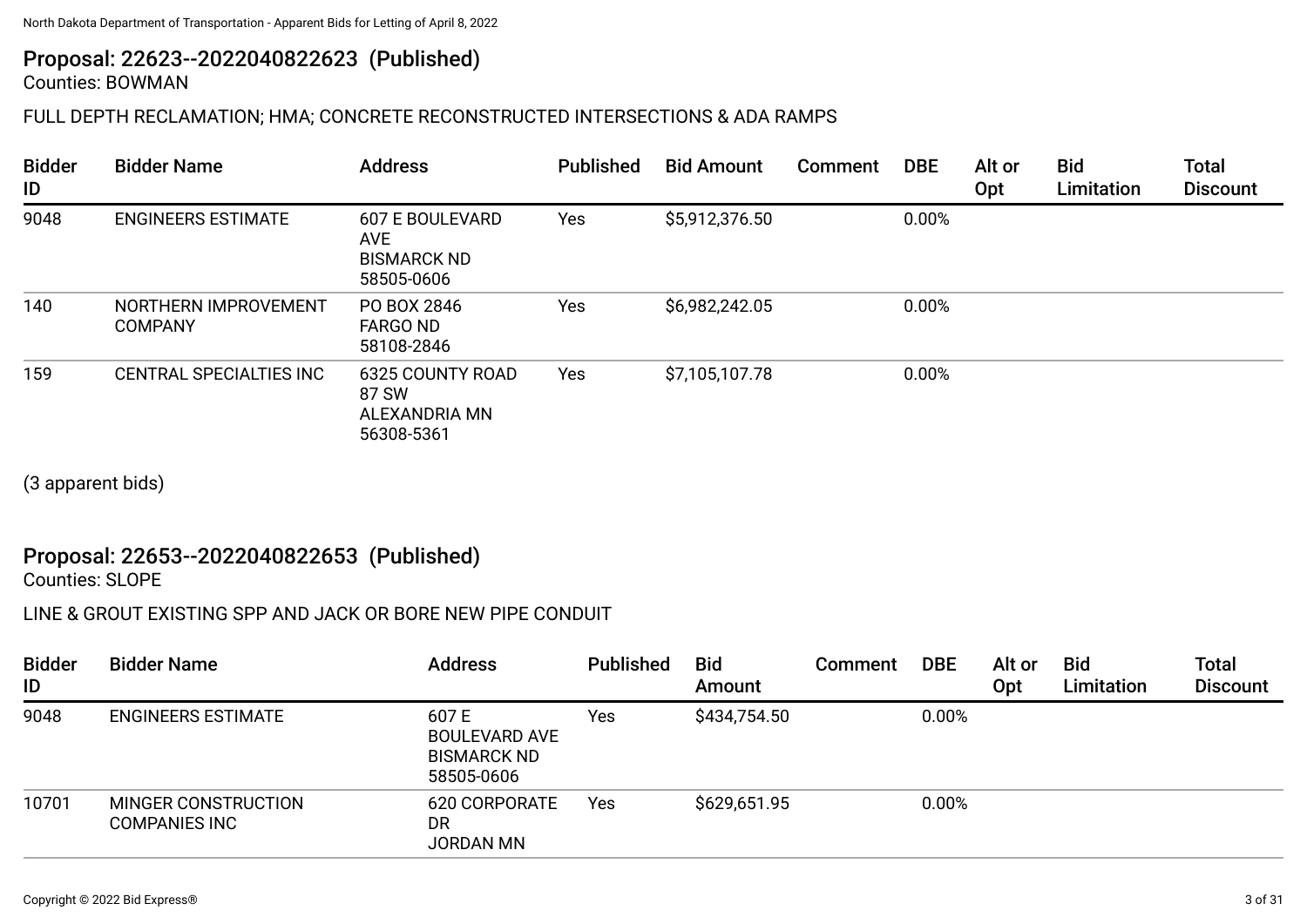North Dakota Department of Transportation - Apparent Bids for Letting of April 8, 2022

| <b>Bidder</b><br>ID | <b>Bidder Name</b>                          | <b>Address</b>                            | <b>Published</b> | <b>Bid</b><br>Amount | Comment | <b>DBE</b> | Alt or<br>Opt | <b>Bid</b><br>Limitation | <b>Total</b><br><b>Discount</b> |
|---------------------|---------------------------------------------|-------------------------------------------|------------------|----------------------|---------|------------|---------------|--------------------------|---------------------------------|
|                     |                                             | 55352-4557                                |                  |                      |         |            |               |                          |                                 |
| 2728                | S J LOUIS CONSTRUCTION INC                  | PO BOX 459<br>ROCKVILLE MN<br>56369-0459  | Yes              | \$725,487.91         |         | 0.00%      |               |                          |                                 |
| 10302               | ENGINEERING&CONSTRUCTION<br>INNOVATIONS INC | 7002 6TH ST N<br>OAKDALE MN<br>55128-6146 | <b>Yes</b>       | \$815,994.50         |         | 0.00%      |               | 10,000,000 or<br>4 jobs  |                                 |
| 7797                | <b>IOWA TRENCHLESS LLC</b>                  | PO BOX 846<br>PANORA IA<br>50216-0846     | Yes              | \$850,064.00         |         | 0.00%      |               |                          |                                 |

(5 apparent bids)

## Proposal: 22661--2022040822661 (Published) Counties: TOWNER

#### STRUCTURE REPLACEMENTS

| <b>Bidder</b><br>ID | <b>Bidder Name</b>                 | <b>Address</b>                                          | <b>Published</b> | <b>Bid Amount</b> | Comment | <b>DBE</b> | Alt or<br>Opt | <b>Bid</b><br>Limitation | <b>Total</b><br><b>Discount</b> |
|---------------------|------------------------------------|---------------------------------------------------------|------------------|-------------------|---------|------------|---------------|--------------------------|---------------------------------|
| 148                 | <b>MIKKELSEN</b><br>AGGREGATES LLC | <b>PO BOX 55</b><br><b>BOTTINEAU ND</b><br>58318-0055   | Yes              | \$1,026,321.45    |         | 0.00%      |               |                          |                                 |
| 9048                | <b>ENGINEERS ESTIMATE</b>          | 607 E BOULEVARD AVE<br><b>BISMARCK ND</b><br>58505-0606 | <b>Yes</b>       | \$1,051,517.75    |         | 0.00%      |               |                          |                                 |
| 6546                | <b>HANSON'S EXCAVATING</b><br>INC  | 9515 198TH ST SW<br>DES LACS ND<br>58733-9467           | Yes              | \$1,070,883.85    |         | 0.00%      |               |                          |                                 |
| 159                 | <b>CENTRAL SPECIALTIES</b><br>INC  | 6325 COUNTY ROAD 87<br><b>SW</b><br>ALEXANDRIA MN       | <b>Yes</b>       | \$1,090,591.40    |         | 0.00%      |               |                          |                                 |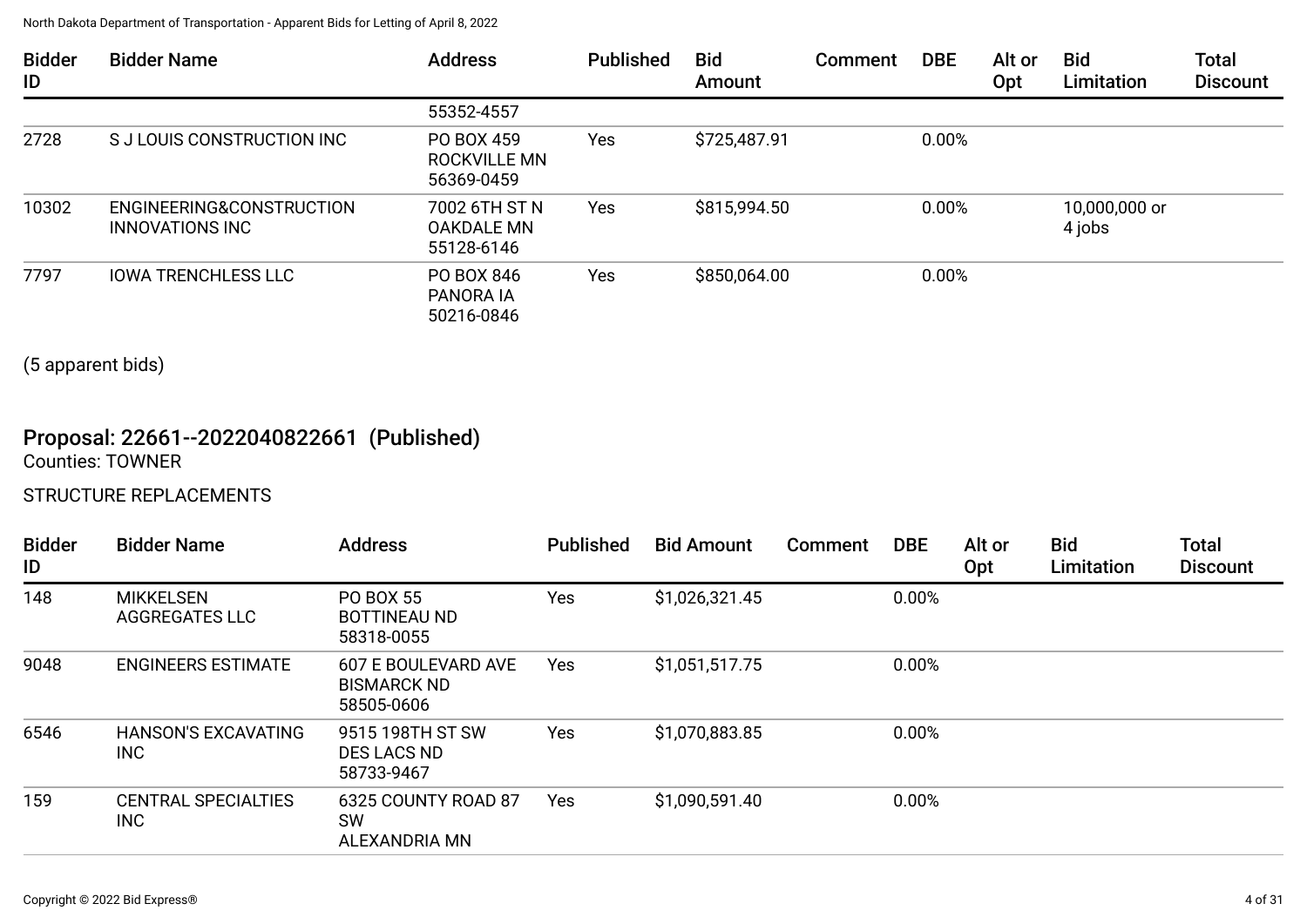| <b>Bidder</b><br>ID | <b>Bidder Name</b>                       | <b>Address</b>                                       | <b>Published</b> | <b>Bid Amount</b> | <b>Comment</b> | <b>DBE</b> | Alt or<br>Opt | <b>Bid</b><br>Limitation | <b>Total</b><br><b>Discount</b> |
|---------------------|------------------------------------------|------------------------------------------------------|------------------|-------------------|----------------|------------|---------------|--------------------------|---------------------------------|
|                     |                                          | 56308-5361                                           |                  |                   |                |            |               |                          |                                 |
| 9958                | <b>HARRIS CONSTRUCTION</b>               | 4471 HIGHWAY 281<br><b>BELCOURT ND</b><br>58316-3840 | Yes              | \$1,191,833.93    |                | 0.00%      |               |                          |                                 |
| 7275                | <b>GLADEN CONSTRUCTION</b><br><b>INC</b> | 40739 US HIGHWAY 71<br>LAPORTE MN 56461              | Yes              | \$1,195,819.28    |                | 0.00%      |               |                          |                                 |

(6 apparent bids)

## Proposal: 22910--2022040822910 (Published)

Counties: WARD

#### CONCRETE PAVING; LIGHTING; BRIDGE REPAIRS & INCIDENTALS

| <b>Bidder</b><br>ID | <b>Bidder Name</b>                       | <b>Address</b>                                          | <b>Published</b> | <b>Bid Amount</b> | Comment | <b>DBE</b> | Alt or<br>Opt | <b>Bid</b><br>Limitation | Total<br><b>Discount</b> |
|---------------------|------------------------------------------|---------------------------------------------------------|------------------|-------------------|---------|------------|---------------|--------------------------|--------------------------|
| 9048                | <b>ENGINEERS ESTIMATE</b>                | 607 E BOULEVARD AVE<br><b>BISMARCK ND</b><br>58505-0606 | Yes              | \$2,407,437.50    |         | 0.00%      |               |                          |                          |
| 100 <sub>1</sub>    | <b>INDUSTRIAL BUILDERS</b><br><b>INC</b> | PO BOX 406<br>FARGO ND 58107-0406                       | Yes              | \$3,569,907.95    |         | 0.93%      |               | 1 Job                    |                          |

(2 apparent bids)

## Proposal: 22940--2022040822940 (Published)

Counties: BOWMAN SLOPE

MILL & OVERLAY; ADA CURB RAMPS; SUBCUT; INLET AND RIPRAP

| <b>Bidder</b><br>ID | Bidder Name | Address | <b>Published</b> | Bid<br>Amount | Comment | <b>DBE</b> | Alt or<br>UD' | <b>Bid</b><br>nitatior | Tota <sub>1</sub><br>$\sim$<br>Discount |
|---------------------|-------------|---------|------------------|---------------|---------|------------|---------------|------------------------|-----------------------------------------|
|---------------------|-------------|---------|------------------|---------------|---------|------------|---------------|------------------------|-----------------------------------------|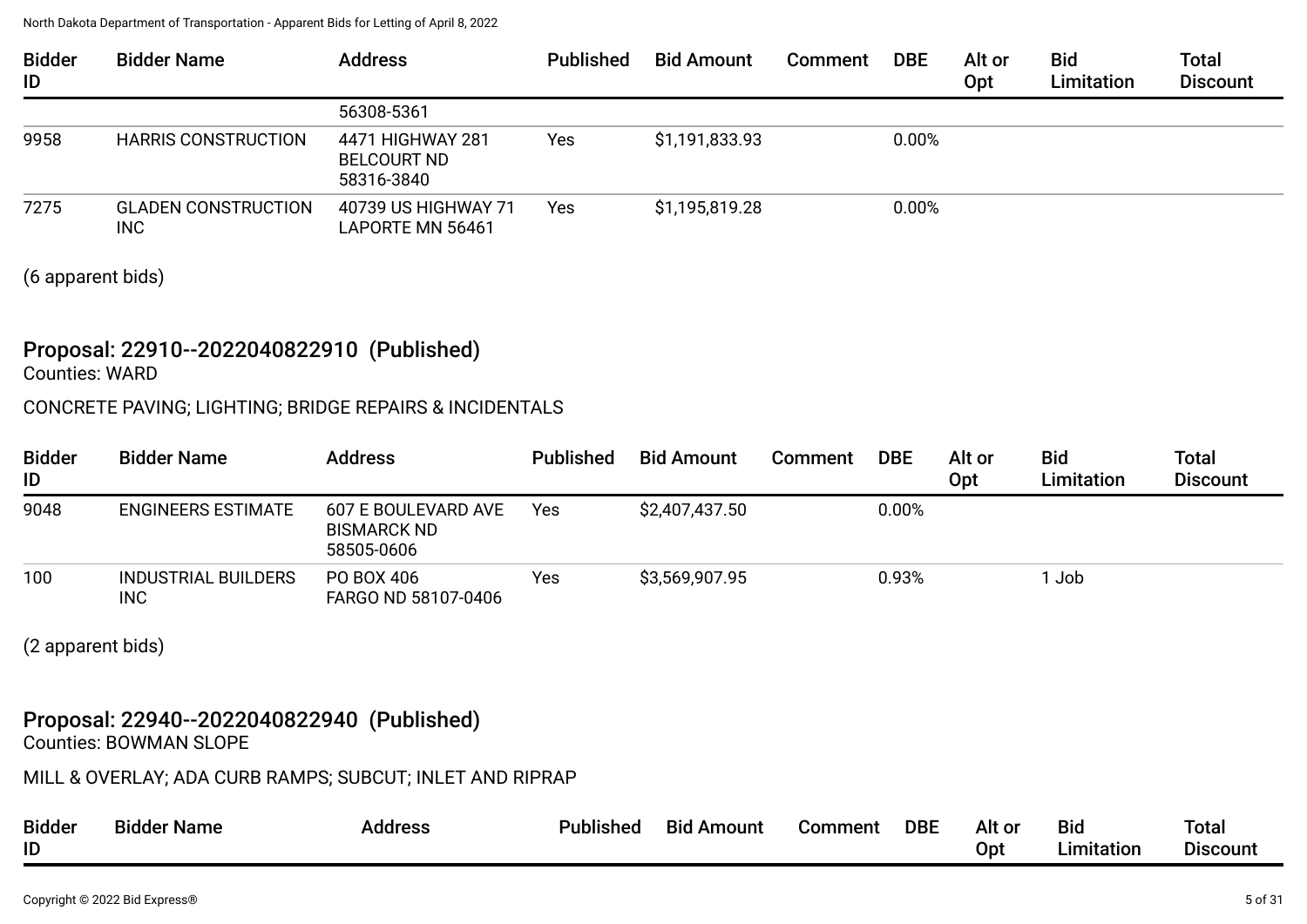| <b>Bidder</b><br>ID | <b>Bidder Name</b>                             | <b>Address</b>                                                           | <b>Published</b> | <b>Bid Amount</b> | Comment | <b>DBE</b> | Alt or<br>Opt | <b>Bid</b><br>Limitation | <b>Total</b><br><b>Discount</b> |
|---------------------|------------------------------------------------|--------------------------------------------------------------------------|------------------|-------------------|---------|------------|---------------|--------------------------|---------------------------------|
| 9048                | <b>ENGINEERS ESTIMATE</b>                      | <b>607 E BOULEVARD</b><br><b>AVE</b><br><b>BISMARCK ND</b><br>58505-0606 | Yes              | \$6,197,805.11    |         | 0.00%      |               |                          |                                 |
| 239                 | <b>MAYO CONSTRUCTION</b><br><b>COMPANY INC</b> | PO BOX 310<br><b>CAVALIER ND</b><br>58220-0310                           | Yes              | \$6,274,387.41    |         | 0.00%      |               |                          |                                 |
| 140                 | NORTHERN IMPROVEMENT<br><b>COMPANY</b>         | PO BOX 2846<br><b>FARGO ND</b><br>58108-2846                             | Yes              | \$6,380,839.98    |         | 0.00%      |               |                          |                                 |
| 159                 | <b>CENTRAL SPECIALTIES INC</b>                 | 6325 COUNTY ROAD<br>87 SW<br>ALEXANDRIA MN<br>56308-5361                 | Yes              | \$6,565,037.43    |         | 0.00%      |               |                          |                                 |

(4 apparent bids)

## Proposal: 22943--2022040822943 (Published)

Counties: CASS

## SHARED USE PATH; ADA RAMPS; CURB & GUTTER; CULVERT EXTENSION; GRADING & INCIDENTALS

| <b>Bidder</b><br>ID | <b>Bidder Name</b>                     | <b>Address</b>                                                 | <b>Published</b> | <b>Bid</b><br>Amount | <b>Comment</b> | <b>DBE</b> | Alt or<br><b>Opt</b> | <b>Bid</b><br>Limitation | <b>Total</b><br><b>Discount</b> |
|---------------------|----------------------------------------|----------------------------------------------------------------|------------------|----------------------|----------------|------------|----------------------|--------------------------|---------------------------------|
| 140                 | NORTHERN IMPROVEMENT<br><b>COMPANY</b> | PO BOX 2846<br>FARGO ND 58108-2846                             | Yes              | \$220,300.10         |                | 0.00%      | Opt 1                |                          |                                 |
| 9048                | <b>ENGINEERS ESTIMATE</b>              | <b>607 E BOULEVARD AVE</b><br><b>BISMARCK ND</b><br>58505-0606 | Yes              | \$260,397.50         |                | 0.00%      |                      |                          |                                 |
| 159                 | CENTRAL SPECIALTIES INC                | 6325 COUNTY ROAD<br>87 SW<br>ALEXANDRIA MN<br>56308-5361       | Yes              | \$291,691.80         |                | 0.00%      | Opt 1                |                          |                                 |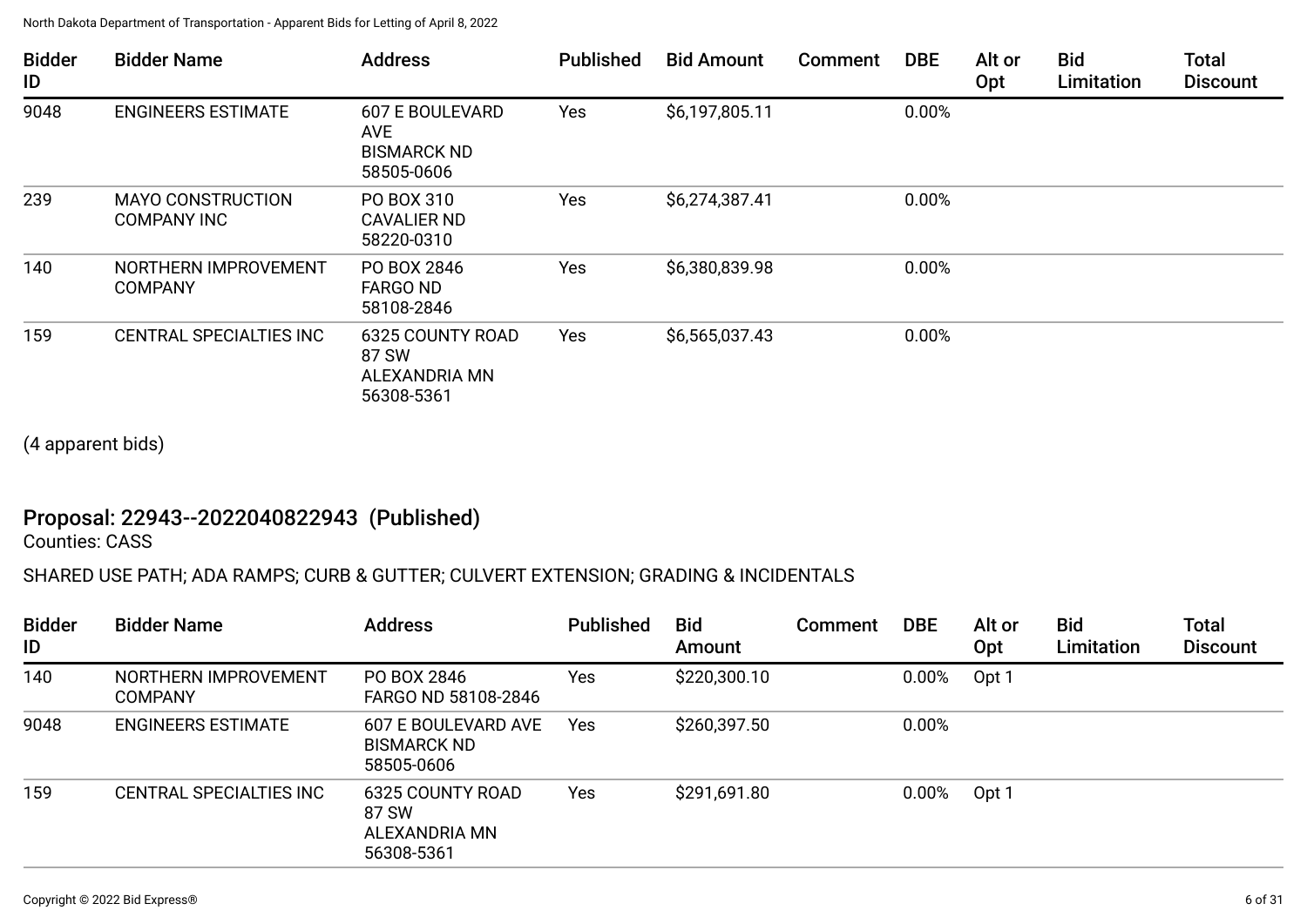| <b>Bidder</b><br>ID | <b>Bidder Name</b>   | <b>Address</b>                                      | <b>Published</b> | <b>Bid</b><br>Amount | Comment | <b>DBE</b> | Alt or<br><b>Opt</b> | <b>Bid</b><br><b>Limitation</b> | <b>Total</b><br><b>Discount</b> |
|---------------------|----------------------|-----------------------------------------------------|------------------|----------------------|---------|------------|----------------------|---------------------------------|---------------------------------|
| 119                 | OPP CONSTRUCTION LLC | PO BOX 13530<br><b>GRAND FORKS ND</b><br>58208-3530 | Yes              | \$423,973.88         |         | $0.00\%$   | Opt 1                |                                 |                                 |

(4 apparent bids)

#### Proposal: 22970--2022040822970 (Published) Counties: PIERCE

CONCRETE PAVEMENT REPAIR & GRINDING

| <b>Bidder</b><br>ID | <b>Bidder Name</b>                          | <b>Address</b>                                            | <b>Published</b> | <b>Bid Amount</b> | Comment | <b>DBE</b> | Alt or<br>Opt | <b>Bid</b><br>Limitation | <b>Total</b><br><b>Discount</b> |
|---------------------|---------------------------------------------|-----------------------------------------------------------|------------------|-------------------|---------|------------|---------------|--------------------------|---------------------------------|
| 9048                | <b>ENGINEERS ESTIMATE</b>                   | 607 E BOULEVARD AVE<br><b>BISMARCK ND</b><br>58505-0606   | <b>Yes</b>       | \$1,142,233.93    |         | 0.00%      |               |                          |                                 |
| 338                 | <b>REEDE CONSTRUCTION</b><br>INC            | 5237 HIGHWAY 12 E STE<br>ABERDEEN SD<br>57401-9516        | Yes              | \$1,262,174.00    |         | 0.00%      |               |                          |                                 |
| 1134                | DIAMOND SURFACE INC                         | 21025 COMMERCE<br>BLVD STE 900<br>ROGERS MN<br>55374-4697 | Yes              | \$1,302,953.25    |         | 0.99%      |               |                          |                                 |
| 1310                | <b>INTERSTATE</b><br><b>IMPROVEMENT INC</b> | PO BOX 8<br><b>FARIBAULT MN</b><br>55021-0008             | Yes              | \$2,120,747.80    |         | 0.00%      |               |                          |                                 |

(4 apparent bids)

## Proposal: 22980--2022040822980 (Published) Counties: STUTSMAN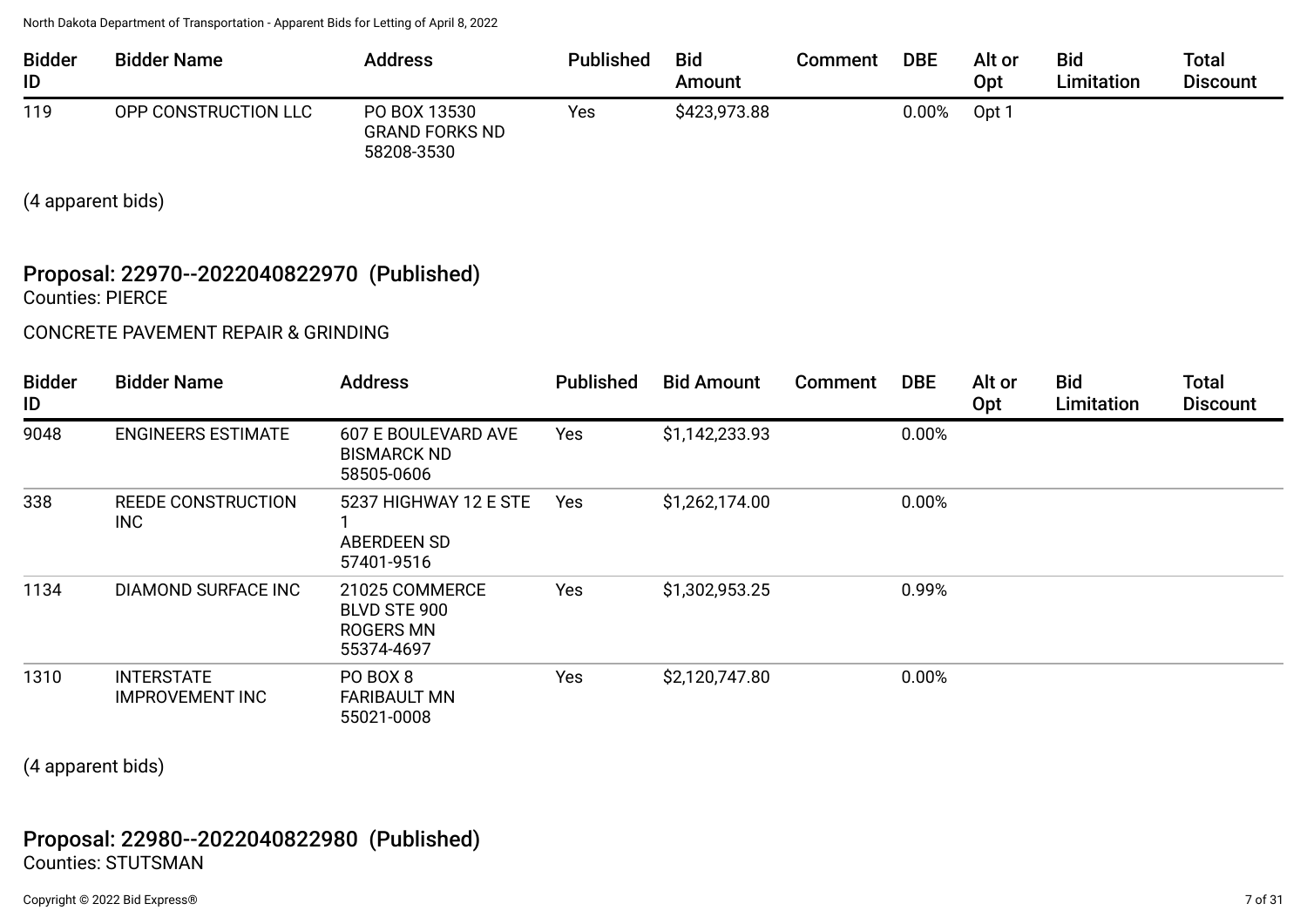## GRADE RAISE; HOT BITUMINOUS PAVEMENT; AGGREGATE BASE; RIPRAP; AND INCIDENTALS

| <b>Bidder</b><br>ID | <b>Bidder Name</b>                                   | <b>Address</b>                                                           | <b>Published</b> | <b>Bid Amount</b> | <b>Comment</b> | <b>DBE</b> | Alt or<br>Opt | <b>Bid</b><br>Limitation | <b>Total</b><br><b>Discount</b> |
|---------------------|------------------------------------------------------|--------------------------------------------------------------------------|------------------|-------------------|----------------|------------|---------------|--------------------------|---------------------------------|
| 213                 | <b>GUTHMILLER EARTHMOVING</b><br><b>INCORPORATED</b> | 3903 58TH AVE SE<br><b>MEDINA ND</b><br>58467-9759                       | Yes              | \$1,768,154.31    |                | 0.00%      |               |                          |                                 |
| 7758                | <b>SCHERBENSKE INC</b>                               | 2511 17TH ST SE<br>JAMESTOWN ND<br>58401-5974                            | Yes              | \$1,784,168.20    |                | 0.00%      |               |                          |                                 |
| 159                 | CENTRAL SPECIALTIES INC                              | <b>6325 COUNTY ROAD</b><br>87 SW<br>ALEXANDRIA MN<br>56308-5361          | <b>Yes</b>       | \$2,090,302.61    |                | 0.00%      |               |                          |                                 |
| 9048                | <b>ENGINEERS ESTIMATE</b>                            | <b>607 E BOULEVARD</b><br><b>AVE</b><br><b>BISMARCK ND</b><br>58505-0606 | <b>Yes</b>       | \$2,459,385.95    |                | 0.00%      |               |                          |                                 |

(4 apparent bids)

## Proposal: 23101--2022040823101 (Published) Counties: MCHENRY WARD

CHIP SEAL COAT

| <b>Bidder</b><br>ID | <b>Bidder Name</b>                                 | <b>Address</b>                                                           | <b>Published</b> | <b>Bid Amount</b> | <b>Comment</b> | <b>DBE</b> | Alt or<br>Opt | <b>Bid</b><br>Limitation | <b>Total</b><br><b>Discount</b> |
|---------------------|----------------------------------------------------|--------------------------------------------------------------------------|------------------|-------------------|----------------|------------|---------------|--------------------------|---------------------------------|
| 9048                | <b>ENGINEERS ESTIMATE</b>                          | <b>607 E BOULEVARD</b><br><b>AVE</b><br><b>BISMARCK ND</b><br>58505-0606 | Yes              | \$1,233,009.80    |                | 0.00%      |               |                          |                                 |
| 190                 | <b>ASPHALT SURFACE</b><br>TECHNOLOGIES CORPORATION | PO BOX 1025<br>SAINT CLOUD MN<br>56302-1025                              | Yes              | \$1,997,682.90    |                | 0.00%      |               |                          |                                 |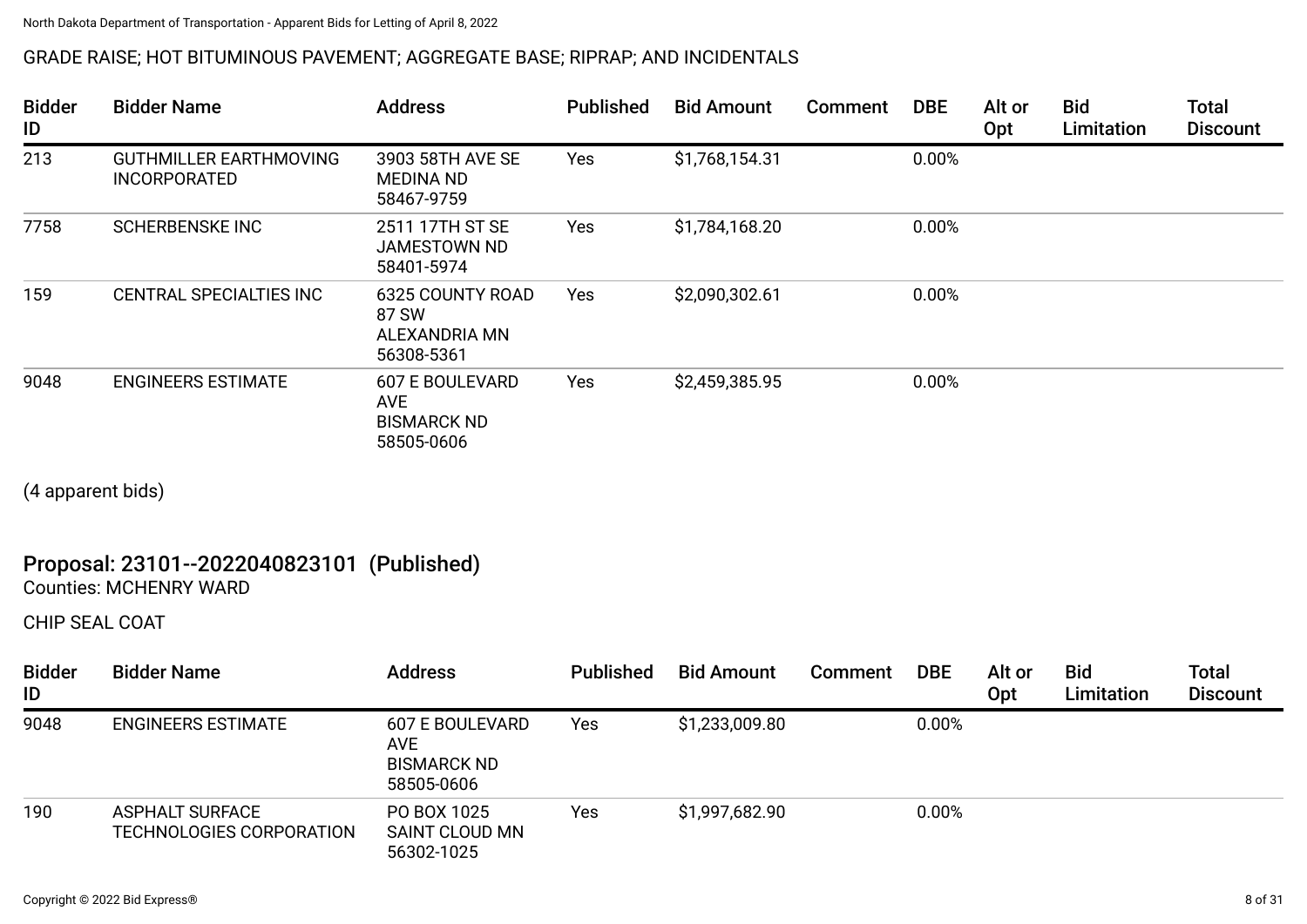(2 apparent bids)

## Proposal: 23132--2022040823132 (Published) Counties: MERCER

## STRUCTURE REPLACEMENT

| <b>Bidder</b><br>ID | <b>Bidder Name</b>                           | <b>Address</b>                                                     | <b>Published</b> | <b>Bid</b><br>Amount | <b>Comment</b> | <b>DBE</b> | Alt or<br><b>Opt</b> | <b>Bid</b><br>Limitation | <b>Total</b><br><b>Discount</b> |
|---------------------|----------------------------------------------|--------------------------------------------------------------------|------------------|----------------------|----------------|------------|----------------------|--------------------------|---------------------------------|
| 258                 | EDWARD H SCHWARTZ<br><b>CONSTRUCTION INC</b> | PO BOX 160<br><b>NEW ENGLAND ND</b><br>58647-0160                  | Yes              | \$503,817.59         |                | 0.25%      |                      |                          |                                 |
| 860                 | <b>MARTIN CONSTRUCTION INC</b>               | 3685 116TH AVE SW<br><b>DICKINSON ND</b><br>58601-9713             | <b>Yes</b>       | \$524,300.60         |                | 0.00%      |                      |                          |                                 |
| 9048                | <b>ENGINEERS ESTIMATE</b>                    | <b>607 E BOULEVARD</b><br>AVE.<br><b>BISMARCK ND</b><br>58505-0606 | <b>Yes</b>       | \$546,194.00         |                | 0.00%      |                      |                          |                                 |
| 6546                | <b>HANSON'S EXCAVATING INC</b>               | 9515 198TH ST SW<br><b>DES LACS ND</b><br>58733-9467               | <b>Yes</b>       | \$549,456.00         |                | 0.00%      |                      |                          |                                 |

(4 apparent bids)

## Proposal: 23177--2022040823177 (Published)

Counties: STUTSMAN

MILLING; HMA OVERLAY; CURB RAMPS; CPR; CURB; AND LIGHTING IMPROVEMENTS

| <b>Bidder</b><br>ID | <b>Bidder Name</b>                        | <b>Address</b>                     | <b>Published</b> | <b>Bid Amount</b> | Comment | <b>DBE</b> | Alt or<br><b>Opt</b> | <b>Bid</b><br><b>Limitation</b> | Total<br><b>Discount</b> |
|---------------------|-------------------------------------------|------------------------------------|------------------|-------------------|---------|------------|----------------------|---------------------------------|--------------------------|
| 195                 | <b>BORDER STATES</b><br><b>PAVING INC</b> | PO BOX 2586<br>FARGO ND 58108-2586 | Yes              | \$1,258,353.58    |         | 0.00%      |                      |                                 |                          |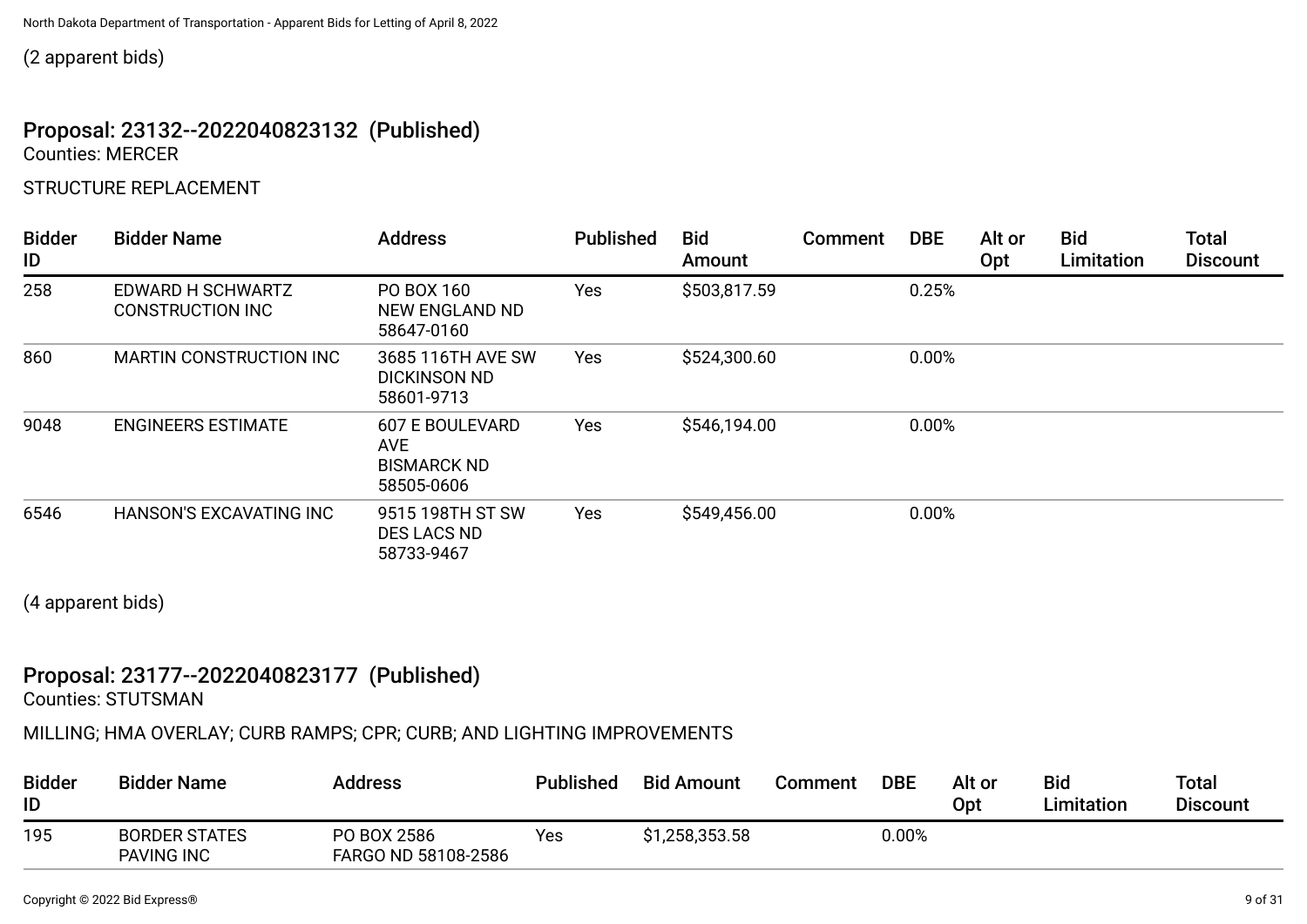| <b>Bidder</b><br>ID | <b>Bidder Name</b>        | Address                                                 | <b>Published</b> | <b>Bid Amount</b> | Comment | <b>DBE</b> | Alt or<br>Opt | <b>Bid</b><br><b>Limitation</b> | <b>Total</b><br><b>Discount</b> |
|---------------------|---------------------------|---------------------------------------------------------|------------------|-------------------|---------|------------|---------------|---------------------------------|---------------------------------|
| 9048                | <b>ENGINEERS ESTIMATE</b> | 607 E BOULEVARD AVE<br><b>BISMARCK ND</b><br>58505-0606 | <b>Yes</b>       | \$1,300,897.82    |         | 0.00%      |               |                                 |                                 |

(2 apparent bids)

#### Proposal: 23186--2022040823186 (Published) Counties: MERCER OLIVER SIOUX

MICRO-MILL; SLURRY SEAL AND MICRO-SURFACING

| <b>Bidder</b><br>ID | <b>Bidder Name</b>                                 | <b>Address</b>                                                    | <b>Published</b> | <b>Bid Amount</b> | Comment | <b>DBE</b> | Alt or<br>Opt | <b>Bid</b><br>Limitation | <b>Total</b><br><b>Discount</b> |
|---------------------|----------------------------------------------------|-------------------------------------------------------------------|------------------|-------------------|---------|------------|---------------|--------------------------|---------------------------------|
| 9048                | <b>ENGINEERS ESTIMATE</b>                          | <b>607 E BOULEVARD</b><br>AVE<br><b>BISMARCK ND</b><br>58505-0606 | Yes              | \$1,326,597.08    |         | 0.00%      |               |                          |                                 |
| 190                 | <b>ASPHALT SURFACE</b><br>TECHNOLOGIES CORPORATION | PO BOX 1025<br>SAINT CLOUD MN<br>56302-1025                       | Yes              | \$1,717,610.85    |         | 0.00%      |               |                          |                                 |
| 239                 | <b>MAYO CONSTRUCTION</b><br><b>COMPANY INC</b>     | PO BOX 310<br><b>CAVALIER ND</b><br>58220-0310                    | Yes              | \$2,028,491.82    |         | 0.00%      |               |                          |                                 |

(3 apparent bids)

Proposal: 23191--2022040823191 (Published) Counties: GRAND FORKS

STRUCTURE REPAIRS AND INCIDENTALS; SIDEWALK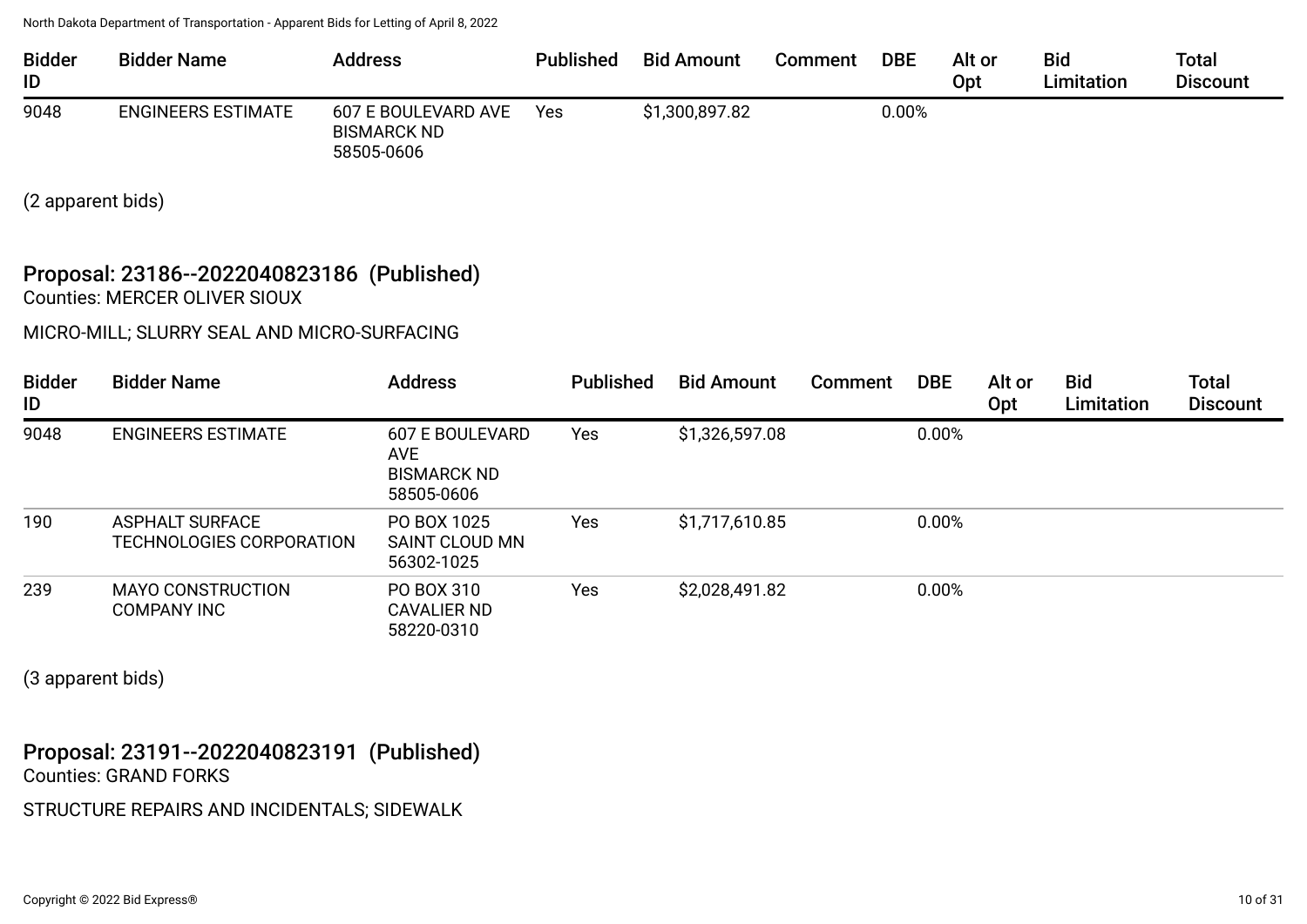| <b>Bidder</b><br>ID | <b>Bidder Name</b>                       | <b>Address</b>                                          | <b>Published</b> | <b>Bid Amount</b> | Comment | <b>DBE</b> | Alt or<br>Opt | <b>Bid</b><br>Limitation | <b>Total</b><br><b>Discount</b> |
|---------------------|------------------------------------------|---------------------------------------------------------|------------------|-------------------|---------|------------|---------------|--------------------------|---------------------------------|
| 9048                | <b>ENGINEERS ESTIMATE</b>                | 607 E BOULEVARD AVE<br><b>BISMARCK ND</b><br>58505-0606 | Yes              | \$1,543,472.15    |         | 0.00%      |               |                          |                                 |
| 8055                | <b>PCI ROADS LLC</b>                     | 14123 42ND ST NE<br>SAINT MICHAEL MN<br>55376-9564      | <b>Yes</b>       | \$1,959,676.10    |         | 0.00%      |               |                          |                                 |
| 100                 | <b>INDUSTRIAL BUILDERS</b><br><b>INC</b> | PO BOX 406<br>FARGO ND 58107-0406                       | Yes              | \$2,536,971.64    |         | 0.00%      |               | 1 Job                    |                                 |
| 261                 | <b>SWINGEN</b><br><b>CONSTRUCTION CO</b> | PO BOX 13456<br><b>GRAND FORKS ND</b><br>58208-3456     | <b>Yes</b>       | \$2,790,628.00    |         | 0.00%      |               |                          |                                 |

(4 apparent bids)

## Proposal: 23269--2022040823269 (Published)

Counties: MCKENZIE

## ENVIRONMENTAL SENSOR STATION (ESS) & AUTOMATED WARNING SYSTEM

| <b>Bidder</b><br>ID | <b>Bidder Name</b>                    | <b>Address</b>                                          | <b>Published</b> | <b>Bid</b><br>Amount | <b>Comment</b> | <b>DBE</b> | Alt or<br>Opt | <b>Bid</b><br>Limitation | <b>Total</b><br><b>Discount</b> |
|---------------------|---------------------------------------|---------------------------------------------------------|------------------|----------------------|----------------|------------|---------------|--------------------------|---------------------------------|
| 202                 | <b>EDLING ELECTRIC</b><br><b>INC</b>  | PO BOX 1456<br><b>BISMARCK ND</b><br>58502-1456         | Yes              | \$223,300.70         |                | 0.00%      |               |                          |                                 |
| 9110                | <b>PARSONS ELECTRIC</b><br><b>LLC</b> | 5960 MAIN ST NE<br><b>MINNEAPOLIS MN 55432</b>          | Yes              | \$229,568.95         |                | 0.00%      |               |                          |                                 |
| 180                 | <b>STRATA</b><br><b>CORPORATION</b>   | PO BOX 13500<br><b>GRAND FORKS ND</b><br>58208-3500     | Yes              | \$254,491.00         |                | 0.00%      |               |                          |                                 |
| 9048                | <b>ENGINEERS</b><br><b>ESTIMATE</b>   | 607 E BOULEVARD AVE<br><b>BISMARCK ND</b><br>58505-0606 | Yes              | \$351,576.00         |                | 0.00%      |               |                          |                                 |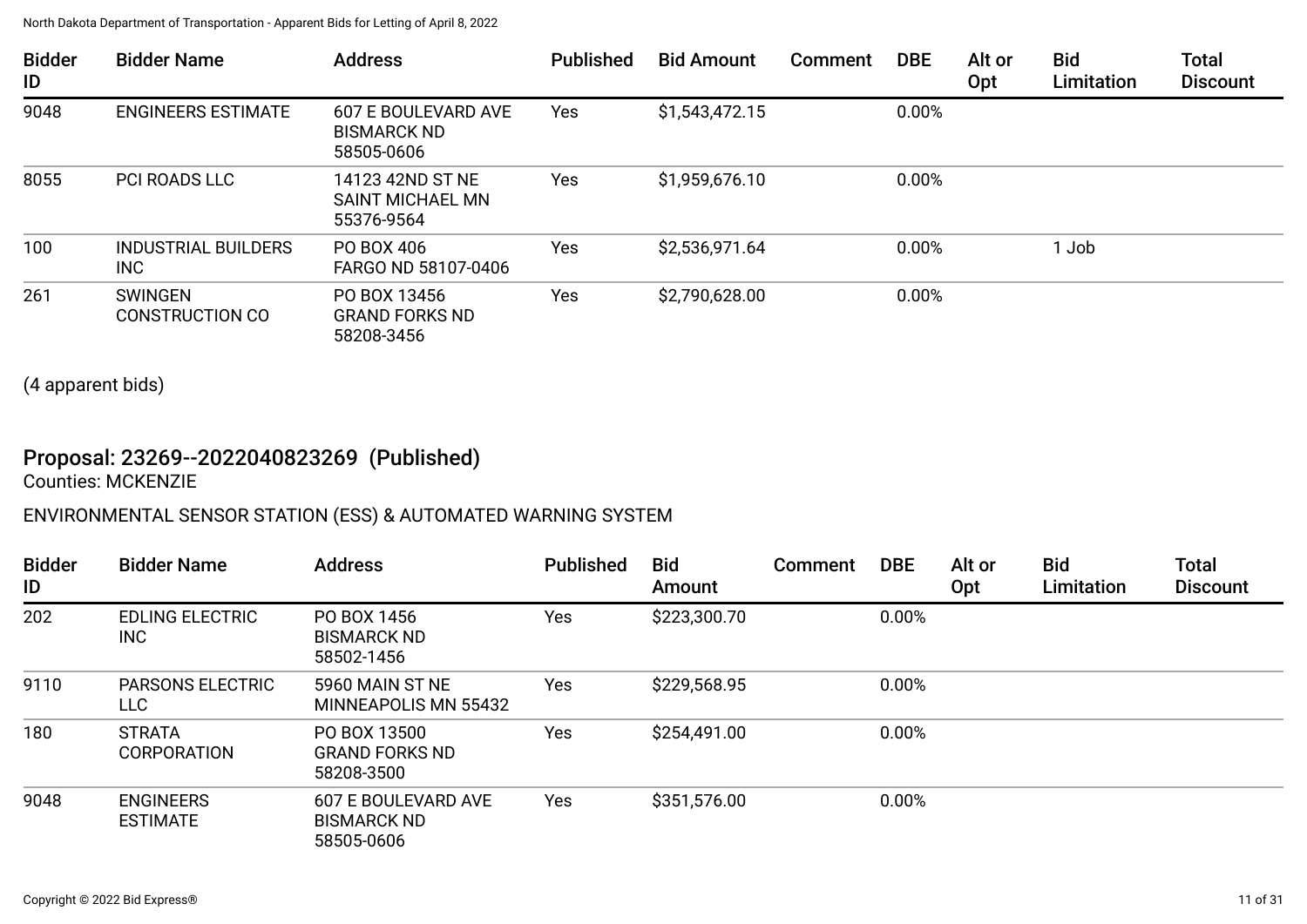(4 apparent bids)

## Proposal: 23300--2022040823300 (Published) Counties: MCLEAN

HMA OVERLAY

| <b>Bidder</b><br>ID | <b>Bidder Name</b>                             | <b>Address</b>                                                           | <b>Published</b> | <b>Bid Amount</b> | Comment | <b>DBE</b> | Alt or<br>Opt | <b>Bid</b><br>Limitation | <b>Total</b><br><b>Discount</b> |
|---------------------|------------------------------------------------|--------------------------------------------------------------------------|------------------|-------------------|---------|------------|---------------|--------------------------|---------------------------------|
| 9048                | <b>ENGINEERS ESTIMATE</b>                      | <b>607 E BOULEVARD</b><br><b>AVE</b><br><b>BISMARCK ND</b><br>58505-0606 | Yes              | \$2,105,391.61    |         | 0.00%      |               |                          |                                 |
| 65                  | <b>BECHTOLD PAVING INC</b>                     | 5140 HIGHWAY 2 E<br><b>MINOT ND</b><br>58701-5520                        | Yes              | \$2,621,790.46    |         | 0.00%      |               |                          |                                 |
| 239                 | <b>MAYO CONSTRUCTION</b><br><b>COMPANY INC</b> | PO BOX 310<br>CAVALIER ND<br>58220-0310                                  | Yes              | \$2,677,175.82    |         | 0.00%      |               |                          |                                 |
| 159                 | CENTRAL SPECIALTIES INC                        | 6325 COUNTY ROAD<br>87 SW<br>ALEXANDRIA MN<br>56308-5361                 | Yes              | \$2,825,890.16    |         | 0.00%      |               |                          |                                 |
| 275                 | ANDERSON WESTERN INC                           | PO BOX 2319<br><b>BISMARCK ND</b><br>58502-2319                          | Yes              | \$2,834,835.79    |         | 0.00%      |               | 1 job                    |                                 |

(5 apparent bids)

Proposal: 23302--2022040823302 (Published) Counties: MCHENRY SHERIDAN

ASPHALT MILL & OVERLAY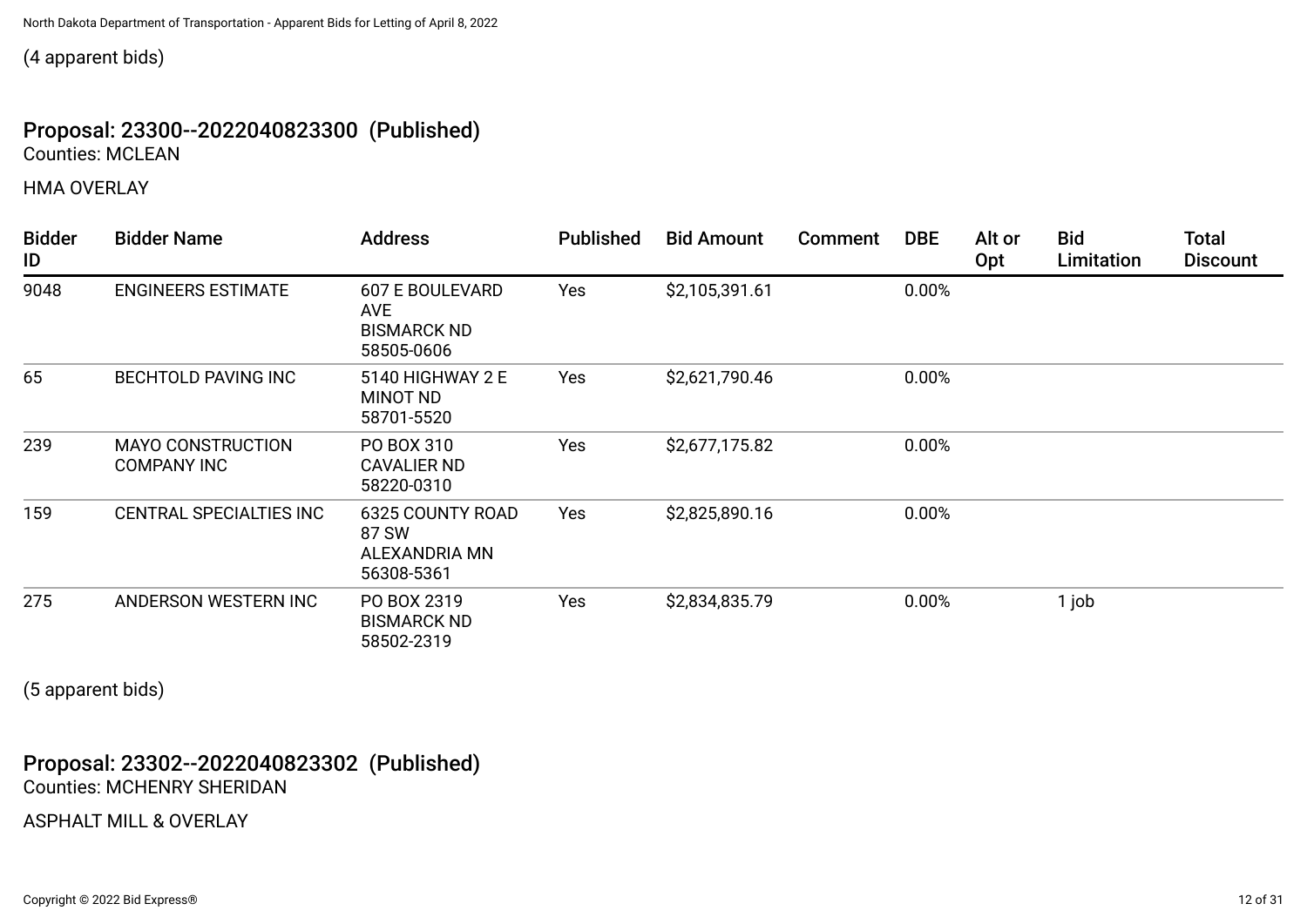| <b>Bidder</b><br>ID | <b>Bidder Name</b>                             | <b>Address</b>                                                  | <b>Published</b> | <b>Bid Amount</b> | Comment | <b>DBE</b> | Alt or<br>Opt | <b>Bid</b><br>Limitation | <b>Total</b><br><b>Discount</b> |
|---------------------|------------------------------------------------|-----------------------------------------------------------------|------------------|-------------------|---------|------------|---------------|--------------------------|---------------------------------|
| 9048                | <b>ENGINEERS ESTIMATE</b>                      | 607 E BOULEVARD AVE<br><b>BISMARCK ND</b><br>58505-0606         | Yes              | \$4,447,020.58    |         | 0.00%      |               |                          |                                 |
| 65                  | <b>BECHTOLD PAVING INC</b>                     | 5140 HIGHWAY 2 E<br>MINOT ND 58701-5520                         | Yes              | \$4,858,318.80    |         | 0.00%      |               |                          |                                 |
| 239                 | <b>MAYO CONSTRUCTION</b><br><b>COMPANY INC</b> | PO BOX 310<br><b>CAVALIER ND</b><br>58220-0310                  | Yes              | \$4,952,303.30    |         | 0.00%      |               |                          |                                 |
| 2712                | <b>KNIFE RIVER MATERIALS</b>                   | PO BOX 40<br><b>BEMIDJI MN 56619-0040</b>                       | Yes              | \$5,193,696.15    |         | 1.56%      |               |                          |                                 |
| 159                 | <b>CENTRAL SPECIALTIES INC</b>                 | 6325 COUNTY ROAD 87<br><b>SW</b><br>ALEXANDRIA MN<br>56308-5361 | Yes              | \$5,225,284.12    |         | 0.00%      |               |                          |                                 |
| 1261                | R J ZAVORAL & SONS INC                         | PO BOX 435<br><b>EAST GRAND FORKS MN</b><br>56721-0435          | Yes              | \$5,259,891.58    |         | 0.00%      |               |                          |                                 |
| 275                 | ANDERSON WESTERN INC                           | PO BOX 2319<br><b>BISMARCK ND</b><br>58502-2319                 | Yes              | \$5,294,880.35    |         | 1.53%      |               | 1 Job                    |                                 |

(7 apparent bids)

## Proposal: 23326--2022040823326 (Published)

Counties: STARK

## CONCRETE PAVEMENT REPAIR & GRINDING

| <b>Bidder</b><br>ID | <b>Bidder Name</b>  | <b>Address</b>                              | <b>Published</b> | <b>Bid Amount</b> | Comment | <b>DBE</b> | Alt or<br>Opt | <b>Bid</b><br>Limitation | <b>Total</b><br><b>Discount</b> |
|---------------------|---------------------|---------------------------------------------|------------------|-------------------|---------|------------|---------------|--------------------------|---------------------------------|
| 1134                | DIAMOND SURFACE INC | 21025 COMMERCE<br>BLVD STE 900<br>ROGERS MN | Yes              | \$2,994,851.12    |         | 0.00%      |               |                          |                                 |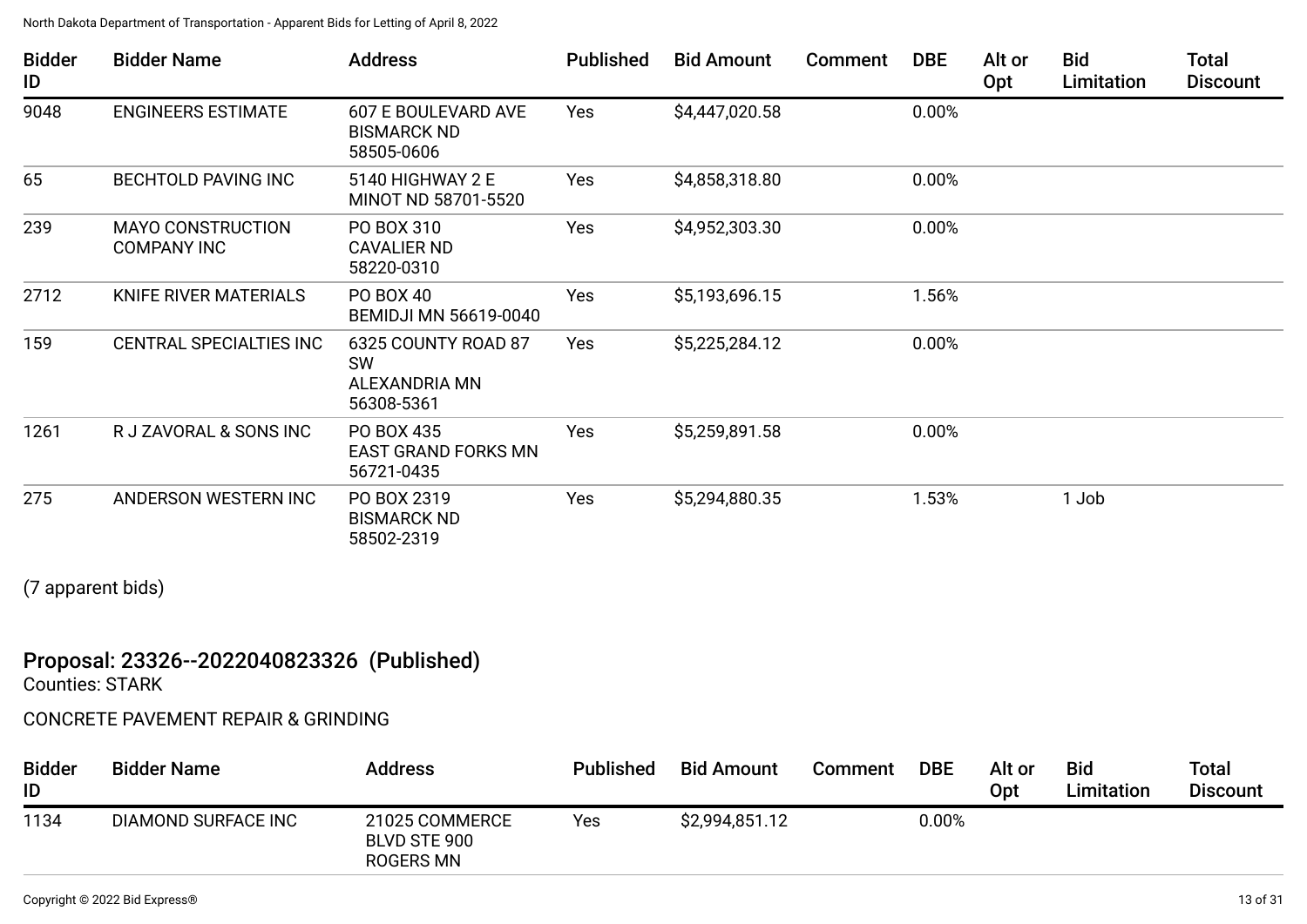| <b>Bidder</b><br>ID | <b>Bidder Name</b>                                | <b>Address</b>                                                  | <b>Published</b> | <b>Bid Amount</b> | <b>Comment</b> | <b>DBE</b> | Alt or<br>Opt | <b>Bid</b><br>Limitation | <b>Total</b><br><b>Discount</b> |
|---------------------|---------------------------------------------------|-----------------------------------------------------------------|------------------|-------------------|----------------|------------|---------------|--------------------------|---------------------------------|
|                     |                                                   | 55374-4697                                                      |                  |                   |                |            |               |                          |                                 |
| 9048                | <b>ENGINEERS ESTIMATE</b>                         | 607 E BOULEVARD AVE<br><b>BISMARCK ND</b><br>58505-0606         | Yes              | \$3,250,791.94    |                | 0.00%      |               |                          |                                 |
| 10692               | <b>EMERY SAPP &amp; SONS INC</b>                  | 2301 INTERSTATE 70<br>DR NW<br><b>COLUMBIA MO</b><br>65202-1347 | Yes              | \$4,096,896.04    |                | 0.00%      |               |                          |                                 |
| 1310                | <b>INTERSTATE IMPROVEMENT</b><br><b>INC</b>       | PO BOX 8<br><b>FARIBAULT MN</b><br>55021-0008                   | Yes              | \$4,178,276.80    |                | 0.00%      |               |                          |                                 |
| 1113                | KNIFE RIVER CORPORATION -<br><b>NORTH CENTRAL</b> | 4787 SHADOWWOOD<br>DR NE<br><b>SAUK RAPIDS MN</b><br>56379-9431 | Yes              | \$4,965,882.47    |                | 0.00%      |               |                          |                                 |

(5 apparent bids)

## Proposal: 23339--2022040823339 (Published)

Counties: DICKEY

## MILLING; RAP-HOT MIX ASPHALT OVERLAY & FIBER HMA ADDITIVE

| <b>Bidder</b><br>ID | <b>Bidder Name</b>        | <b>Address</b>                                          | <b>Published</b> | <b>Bid Amount</b> | <b>Comment</b> | <b>DBE</b> | Alt or<br>Opt | <b>Bid</b><br>Limitation | <b>Total</b><br><b>Discount</b> |
|---------------------|---------------------------|---------------------------------------------------------|------------------|-------------------|----------------|------------|---------------|--------------------------|---------------------------------|
| 1261                | R J ZAVORAL & SONS<br>INC | PO BOX 435<br>EAST GRAND FORKS MN<br>56721-0435         | Yes              | \$3,189,736.44    |                | 0.00%      |               |                          |                                 |
| 9048                | <b>ENGINEERS ESTIMATE</b> | 607 E BOULEVARD AVE<br><b>BISMARCK ND</b><br>58505-0606 | Yes              | \$3,259,026.28    |                | 0.00%      |               |                          |                                 |
| 2712                | <b>KNIFE RIVER</b>        | PO BOX 40                                               | Yes              | \$3,351,805.49    |                | 0.76%      |               |                          |                                 |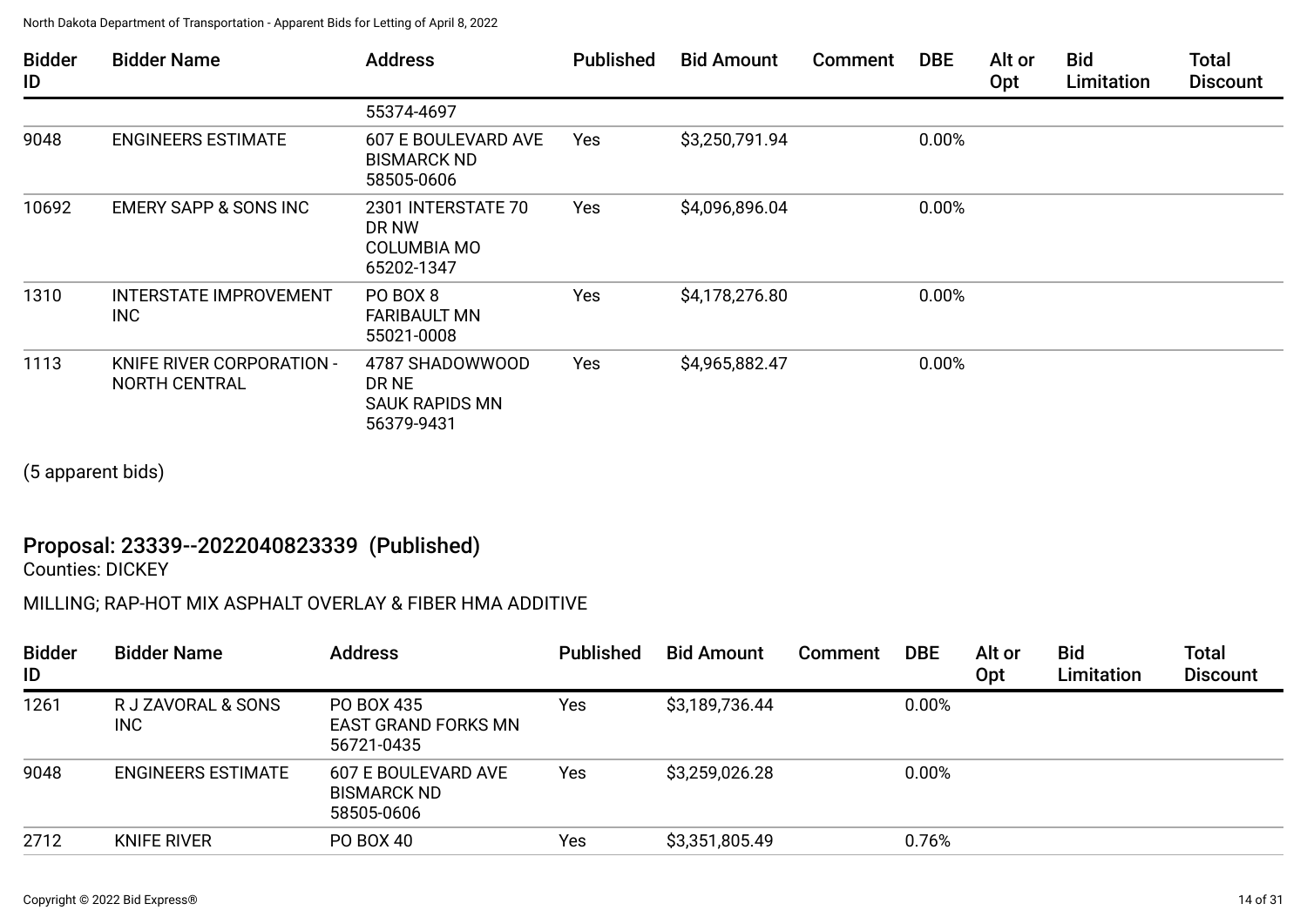| <b>Bidder</b><br>ID | <b>Bidder Name</b>                       | <b>Address</b>                                                  | <b>Published</b> | <b>Bid Amount</b> | <b>Comment</b> | <b>DBE</b> | Alt or<br>Opt | <b>Bid</b><br>Limitation | <b>Total</b><br><b>Discount</b> |
|---------------------|------------------------------------------|-----------------------------------------------------------------|------------------|-------------------|----------------|------------|---------------|--------------------------|---------------------------------|
|                     | <b>MATERIALS</b>                         | <b>BEMIDJI MN 56619-0040</b>                                    |                  |                   |                |            |               |                          |                                 |
| 159                 | <b>CENTRAL SPECIALTIES</b><br><b>INC</b> | 6325 COUNTY ROAD 87<br><b>SW</b><br>ALEXANDRIA MN<br>56308-5361 | Yes              | \$3,687,061.22    |                | 0.00%      |               |                          |                                 |
| 363                 | MARK SAND & GRAVEL<br><b>COMPANY</b>     | PO BOX 458<br><b>FERGUS FALLS MN</b><br>56538-0458              | Yes              | \$4,072,241.59    |                | 0.62%      |               |                          |                                 |

(5 apparent bids)

## Proposal: 23358--2022040823358 (Published) Counties: BOTTINEAU MCHENRY MCLEAN RENVILLE

## DELINEATORS

| <b>Bidder</b><br>ID | <b>Bidder Name</b>                           | <b>Address</b>                                                        | <b>Published</b> | <b>Bid</b><br>Amount | Comment | <b>DBE</b> | Alt or<br>Opt | <b>Bid</b><br>Limitation | <b>Total</b><br><b>Discount</b> |
|---------------------|----------------------------------------------|-----------------------------------------------------------------------|------------------|----------------------|---------|------------|---------------|--------------------------|---------------------------------|
| 9048                | <b>ENGINEERS ESTIMATE</b>                    | 607 E BOULEVARD AVE<br><b>BISMARCK ND</b><br>58505-0606               | Yes              | \$498,834.00         |         | 0.00%      |               |                          |                                 |
| 383                 | <b>DAKOTA FENCE</b><br><b>COMPANY</b>        | PO BOX 1408<br>FARGO ND 58107-1408                                    | Yes              | \$518,266.75         |         | 0.00%      |               |                          |                                 |
| 5910                | <b>TRAFFIC SAFETY</b><br><b>SERVICES INC</b> | 1900 NORTHERN<br><b>PLAINS DR</b><br><b>BISMARCK ND</b><br>58504-6822 | Yes              | \$617,084.00         |         | 0.00%      |               | 2 Jobs                   |                                 |
| 112                 | NEWMAN SIGNS INC                             | PO BOX 1728<br>JAMESTOWN ND<br>58402-1728                             | Yes              | \$650,989.00         |         | 0.00%      |               | 2 Jobs                   |                                 |

(4 apparent bids)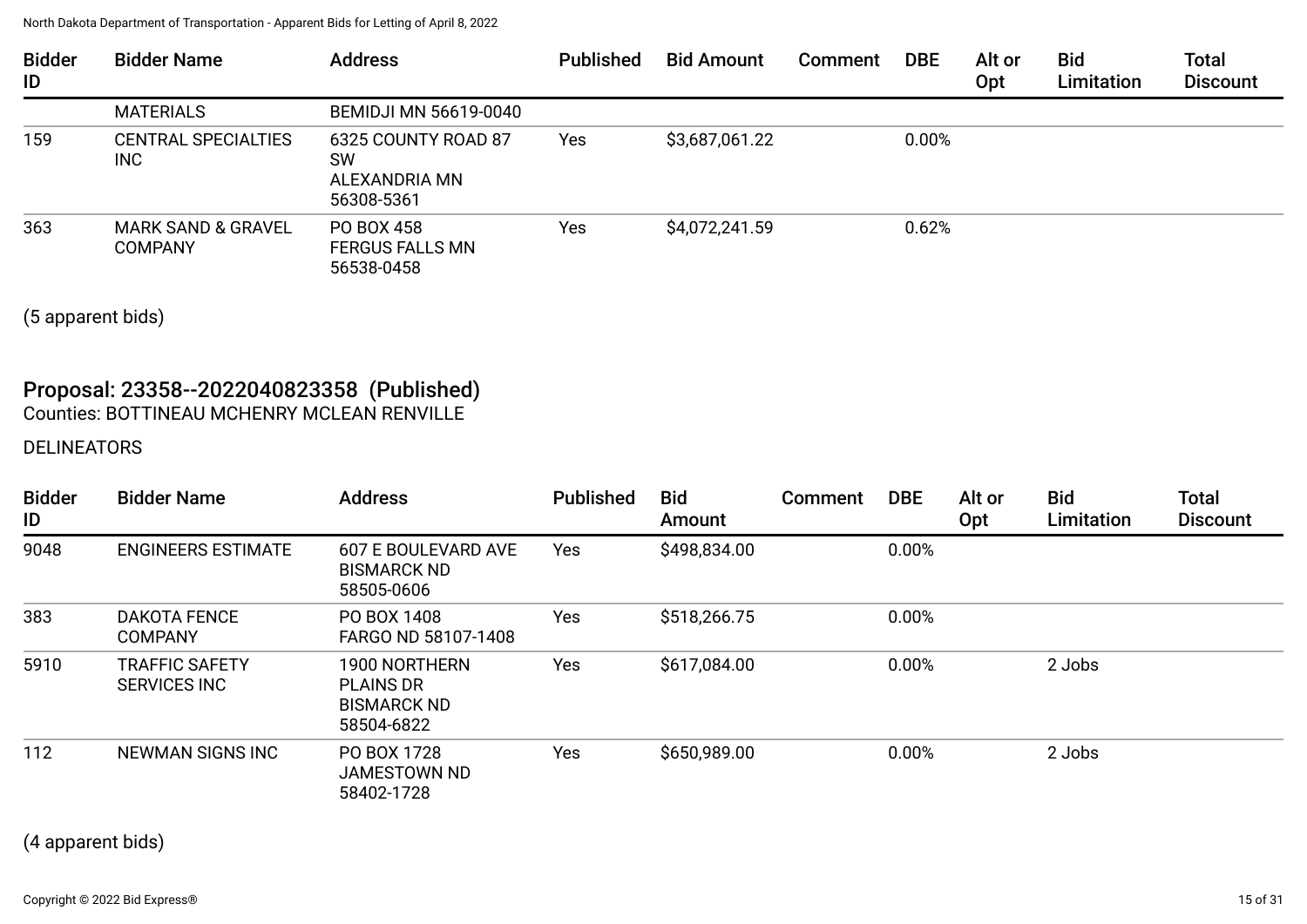# Proposal: 23359--2022040823359 (Published)

Counties: BURKE DIVIDE MCKENZIE MOUNTRAIL

## DELINEATORS

| <b>Bidder</b><br>ID | <b>Bidder Name</b>                    | <b>Address</b>                                                        | <b>Published</b> | <b>Bid</b><br>Amount | Comment | <b>DBE</b> | Alt or<br>Opt | <b>Bid</b><br>Limitation | <b>Total</b><br><b>Discount</b> |
|---------------------|---------------------------------------|-----------------------------------------------------------------------|------------------|----------------------|---------|------------|---------------|--------------------------|---------------------------------|
| 9048                | <b>ENGINEERS ESTIMATE</b>             | 607 E BOULEVARD AVE<br><b>BISMARCK ND</b><br>58505-0606               | Yes              | \$467,379.00         |         | 0.00%      |               |                          |                                 |
| 383                 | <b>DAKOTA FENCE</b><br><b>COMPANY</b> | PO BOX 1408<br>FARGO ND 58107-1408                                    | Yes              | \$496,583.62         |         | 0.00%      |               |                          |                                 |
| 5910                | <b>TRAFFIC SAFETY</b><br>SERVICES INC | 1900 NORTHERN<br><b>PLAINS DR</b><br><b>BISMARCK ND</b><br>58504-6822 | Yes              | \$572,360.00         |         | 0.00%      |               | 2 Jobs                   |                                 |
| 112                 | <b>NEWMAN SIGNS INC</b>               | PO BOX 1728<br>JAMESTOWN ND<br>58402-1728                             | Yes              | \$634,548.00         |         | 0.00%      |               | 2 Jobs                   |                                 |

(4 apparent bids)

## Proposal: 23360--2022040823360 (Published)

Counties: BENSON CAVALIER EDDY FOSTER

## DELINEATORS

| <b>Bidder</b><br>ID | <b>Bidder Name</b>        | <b>Address</b>                                          | <b>Published</b> | <b>Bid</b><br>Amount | <b>Comment</b> | <b>DBE</b> | Alt or<br>Opt | <b>Bid</b><br>Limitation | <b>Total</b><br><b>Discount</b> |
|---------------------|---------------------------|---------------------------------------------------------|------------------|----------------------|----------------|------------|---------------|--------------------------|---------------------------------|
| 9048                | <b>ENGINEERS ESTIMATE</b> | 607 E BOULEVARD AVE<br><b>BISMARCK ND</b><br>58505-0606 | Yes              | \$461,029.00         |                | 0.00%      |               |                          |                                 |
| 112                 | NEWMAN SIGNS INC          | PO BOX 1728<br><b>JAMESTOWN ND</b><br>58402-1728        | Yes              | \$509,053.00         |                | 0.00%      |               | 2 Jobs                   |                                 |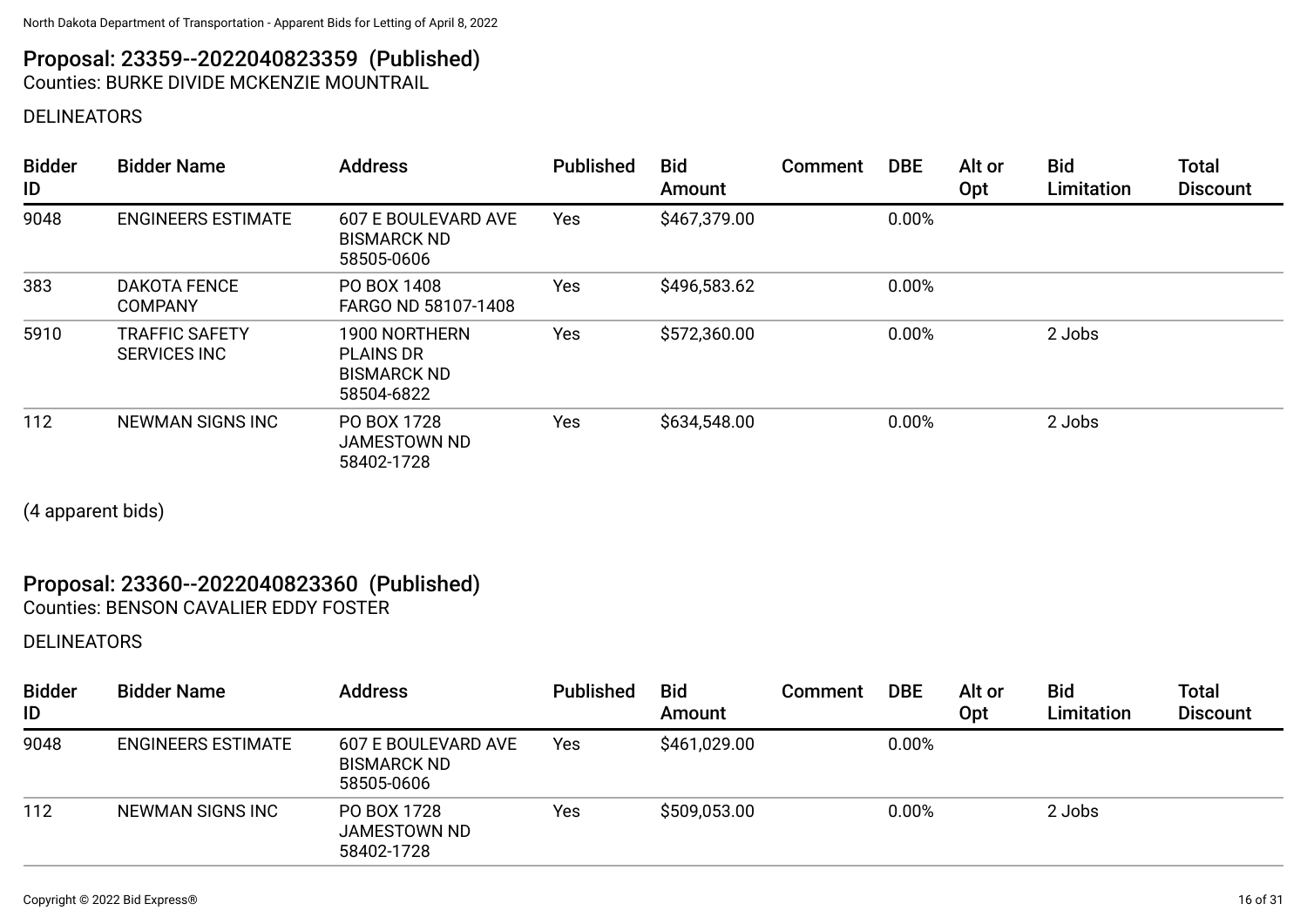| <b>Bidder</b><br>ID | <b>Bidder Name</b>                           | <b>Address</b>                                                        | <b>Published</b> | <b>Bid</b><br>Amount | Comment | <b>DBE</b> | Alt or<br>Opt | <b>Bid</b><br>Limitation | <b>Total</b><br><b>Discount</b> |
|---------------------|----------------------------------------------|-----------------------------------------------------------------------|------------------|----------------------|---------|------------|---------------|--------------------------|---------------------------------|
| 383                 | <b>DAKOTA FENCE</b><br><b>COMPANY</b>        | PO BOX 1408<br>FARGO ND 58107-1408                                    | Yes              | \$524,146.59         |         | 0.00%      |               |                          |                                 |
| 5910                | <b>TRAFFIC SAFETY</b><br><b>SERVICES INC</b> | 1900 NORTHERN<br><b>PLAINS DR</b><br><b>BISMARCK ND</b><br>58504-6822 | Yes              | \$627,261.00         |         | 0.00%      |               | 2 Jobs                   |                                 |

(4 apparent bids)

## Proposal: 23364--2022040823364 (Published) Counties: ADAMS BOWMAN DUNN GRANT

#### DELINEATORS

| <b>Bidder</b><br>ID | <b>Bidder Name</b>                           | <b>Address</b>                                                        | <b>Published</b> | <b>Bid</b><br>Amount | Comment | <b>DBE</b> | Alt or<br>Opt | <b>Bid</b><br>Limitation | <b>Total</b><br><b>Discount</b> |
|---------------------|----------------------------------------------|-----------------------------------------------------------------------|------------------|----------------------|---------|------------|---------------|--------------------------|---------------------------------|
| 9048                | <b>ENGINEERS ESTIMATE</b>                    | 607 E BOULEVARD AVE<br><b>BISMARCK ND</b><br>58505-0606               | Yes              | \$685,604.00         |         | 0.00%      |               |                          |                                 |
| 383                 | <b>DAKOTA FENCE</b><br><b>COMPANY</b>        | PO BOX 1408<br>FARGO ND 58107-1408                                    | Yes              | \$722,087.09         |         | 0.00%      |               |                          |                                 |
| 5910                | <b>TRAFFIC SAFETY</b><br><b>SERVICES INC</b> | 1900 NORTHERN<br><b>PLAINS DR</b><br><b>BISMARCK ND</b><br>58504-6822 | Yes              | \$749,499.00         |         | 0.00%      |               | 2 Jobs                   |                                 |
| 112                 | <b>NEWMAN SIGNS INC</b>                      | PO BOX 1728<br><b>JAMESTOWN ND</b><br>58402-1728                      | Yes              | \$829,224.00         |         | 0.00%      |               | 2 Jobs                   |                                 |

(4 apparent bids)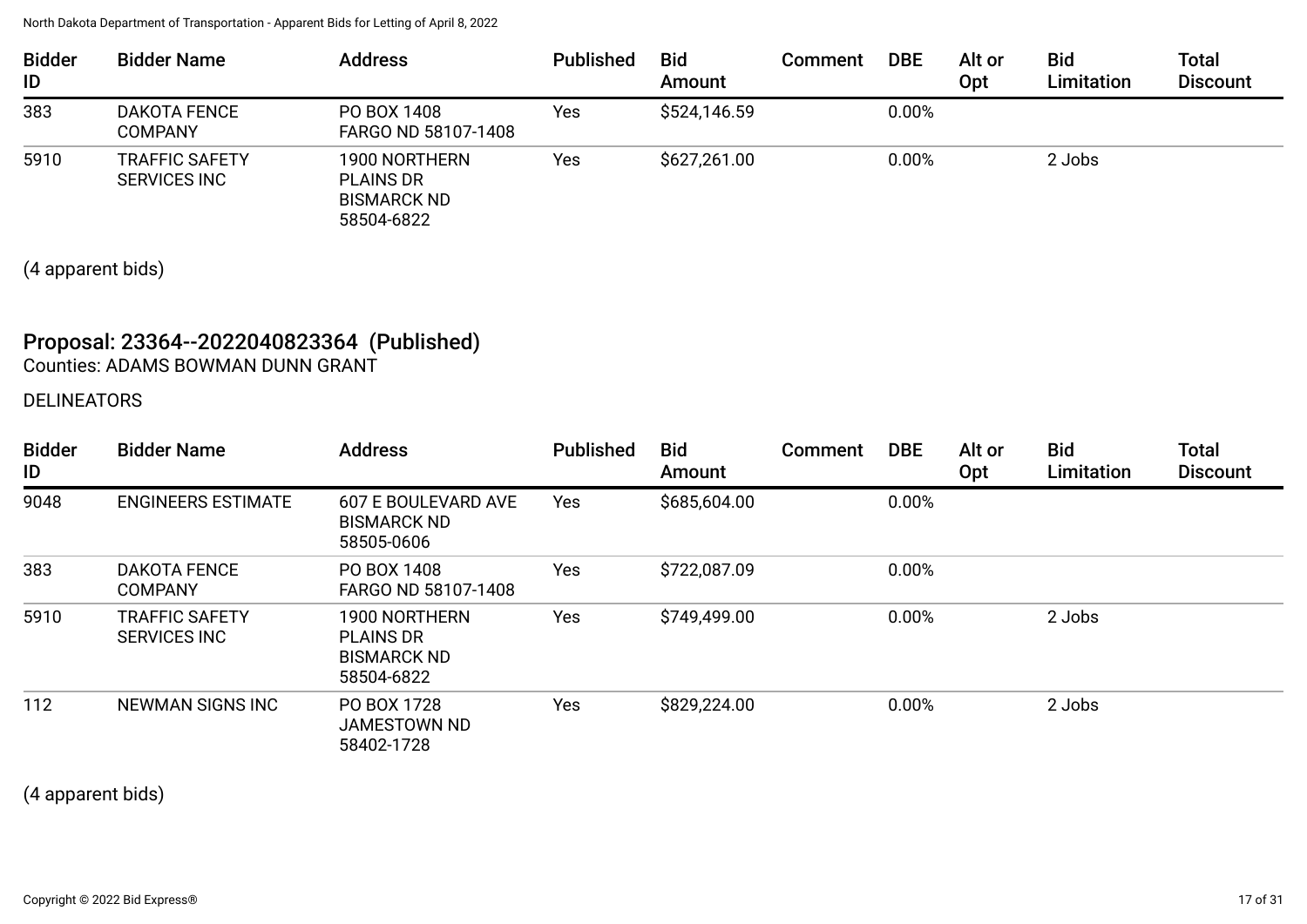## Proposal: 23422--2022040823422 (Published) Counties: EDDY

HMA OVERLAY; CHIP SEAL

| <b>Bidder</b><br>ID | <b>Bidder Name</b>                        | <b>Address</b>                                          | <b>Published</b> | <b>Bid</b><br>Amount | Comment | <b>DBE</b> | Alt or<br>Opt | <b>Bid</b><br>Limitation | <b>Total</b><br><b>Discount</b> |
|---------------------|-------------------------------------------|---------------------------------------------------------|------------------|----------------------|---------|------------|---------------|--------------------------|---------------------------------|
| 9048                | <b>ENGINEERS ESTIMATE</b>                 | 607 E BOULEVARD AVE<br><b>BISMARCK ND</b><br>58505-0606 | Yes              | \$690,740.95         |         | 0.00%      |               |                          |                                 |
| 195                 | <b>BORDER STATES</b><br><b>PAVING INC</b> | PO BOX 2586<br>FARGO ND 58108-2586                      | Yes              | \$753,843.24         |         | 0.00%      |               |                          |                                 |
| 2712                | <b>KNIFE RIVER</b><br><b>MATERIALS</b>    | <b>PO BOX 40</b><br><b>BEMIDJI MN 56619-0040</b>        | Yes              | \$754,558.83         |         | 0.00%      |               |                          |                                 |
| 66                  | <b>BITUMINOUS PAVING</b><br><b>INC</b>    | PO BOX 6<br>ORTONVILLE MN<br>56278-0006                 | Yes              | \$759,738.30         |         | 0.00%      |               |                          |                                 |
| 180                 | STRATA CORPORATION                        | PO BOX 13500<br><b>GRAND FORKS ND</b><br>58208-3500     | Yes              | \$798,442.56         |         | 0.66%      |               |                          |                                 |

(5 apparent bids)

#### Proposal: 23423--2022040823423 (Published) Counties: BENSON EDDY NELSON RAMSEY

PAVEMENT MARKING

| <b>Bidder</b><br>ID | <b>Bidder Name</b>        | <b>Address</b>                                          | <b>Published</b> | <b>Bid</b><br>Amount | Comment | <b>DBE</b> | Alt or<br>Opt | <b>Bid</b><br><b>Limitation</b> | Total<br><b>Discount</b> |
|---------------------|---------------------------|---------------------------------------------------------|------------------|----------------------|---------|------------|---------------|---------------------------------|--------------------------|
| 9048                | <b>ENGINEERS ESTIMATE</b> | 607 E BOULEVARD AVE<br><b>BISMARCK ND</b><br>58505-0606 | Yes              | \$36,006.10          |         | 0.00%      |               |                                 |                          |
| 1557                | <b>J &amp; J STRIPING</b> | PO BOX 198<br><b>CARRINGTON ND</b>                      | Yes              | \$44,791.40          |         | 0.00%      |               |                                 |                          |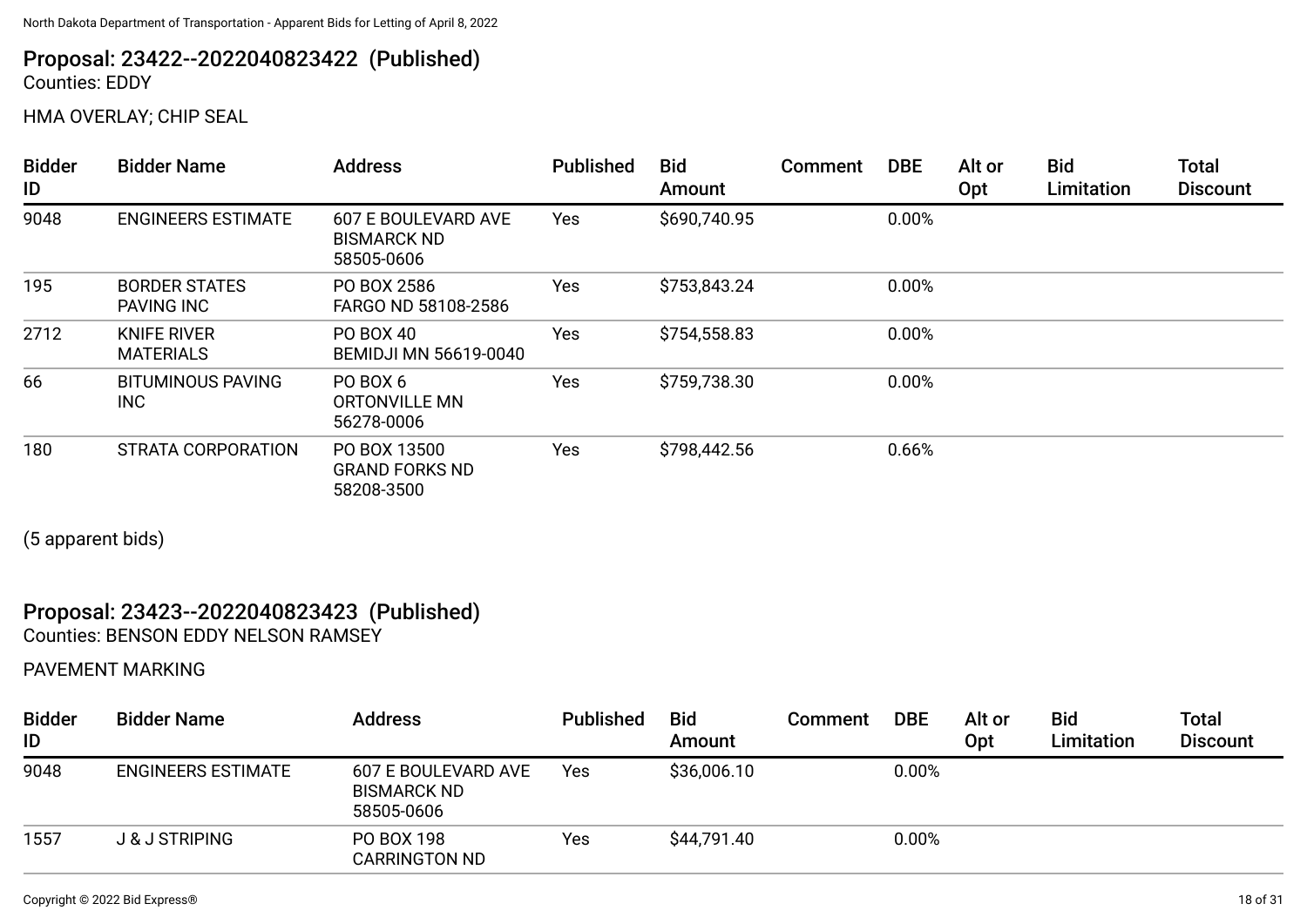| <b>Bidder</b><br>ID | <b>Bidder Name</b>                           | <b>Address</b>                                                        | <b>Published</b> | <b>Bid</b><br>Amount | Comment | <b>DBE</b> | Alt or<br>Opt | <b>Bid</b><br>Limitation | <b>Total</b><br><b>Discount</b> |
|---------------------|----------------------------------------------|-----------------------------------------------------------------------|------------------|----------------------|---------|------------|---------------|--------------------------|---------------------------------|
|                     |                                              | 58421-0198                                                            |                  |                      |         |            |               |                          |                                 |
| 7624                | <b>MUSCHA PAVEMENT</b><br><b>MARKING INC</b> | 16545 70TH ST SE<br><b>COLFAX ND</b><br>58018-9654                    | Yes              | \$49,498.32          |         | 0.00%      |               |                          |                                 |
| 7802                | NORTHSTAR SAFETY INC                         | 794 MAIN AVE W<br><b>WEST FARGO ND</b><br>58078-1124                  | Yes              | \$59,705.60          |         | 0.00%      |               |                          |                                 |
| 7552                | <b>WEST RIVER STRIPING</b><br><b>COMPANY</b> | 3101 37TH ST NW<br><b>MANDAN ND</b><br>58554-1320                     | Yes              | \$62,637.42          |         | 0.00%      |               |                          |                                 |
| 5910                | <b>TRAFFIC SAFETY</b><br><b>SERVICES INC</b> | 1900 NORTHERN<br><b>PLAINS DR</b><br><b>BISMARCK ND</b><br>58504-6822 | Yes              | \$66,765.60          |         | 0.00%      |               | 2 Jobs                   |                                 |

(6 apparent bids)

## Proposal: 23424--2022040823424 (Published)

Counties: DUNN MCKENZIE MCLEAN MERCER

## PAVEMENT MARKING

| <b>Bidder</b><br>ID | <b>Bidder Name</b>                           | <b>Address</b>                                                        | <b>Published</b> | <b>Bid</b><br>Amount | Comment | <b>DBE</b> | Alt or<br>Opt | <b>Bid</b><br>Limitation | <b>Total</b><br><b>Discount</b> |
|---------------------|----------------------------------------------|-----------------------------------------------------------------------|------------------|----------------------|---------|------------|---------------|--------------------------|---------------------------------|
| 7552                | WEST RIVER STRIPING<br><b>COMPANY</b>        | 3101 37TH ST NW<br><b>MANDAN ND</b><br>58554-1320                     | Yes              | \$307,945.30         |         | 0.00%      |               |                          |                                 |
| 5910                | <b>TRAFFIC SAFETY</b><br><b>SERVICES INC</b> | 1900 NORTHERN<br><b>PLAINS DR</b><br><b>BISMARCK ND</b><br>58504-6822 | Yes              | \$313,132.89         |         | 0.00%      |               | 2 Jobs                   |                                 |
| 9048                | <b>ENGINEERS ESTIMATE</b>                    | 607 E BOULEVARD AVE<br><b>BISMARCK ND</b>                             | Yes              | \$335,286.37         |         | 0.00%      |               |                          |                                 |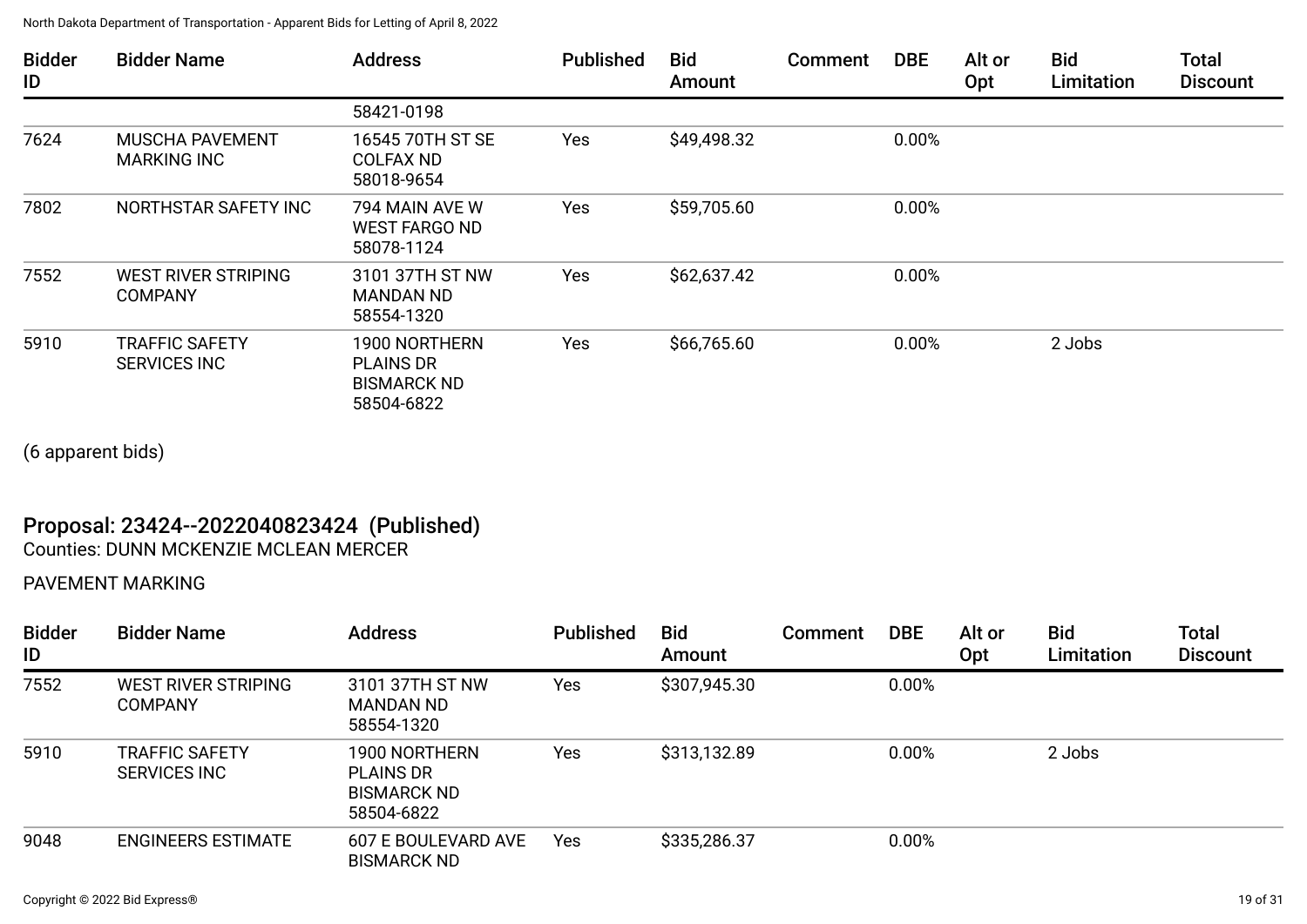| <b>Bidder</b> | aigu<br>-Name | .<br>unus | <br>ыс | DBI | Alt o | Bıd | Tota.        |
|---------------|---------------|-----------|--------|-----|-------|-----|--------------|
| ID            |               |           | חווחר  |     | OD1   |     | 1 I C<br>oum |
|               |               |           |        |     |       |     |              |

58505-0606

(3 apparent bids)

## Proposal: 23428--2022040823428 (Published) Counties: BENSON CAVALIER EDDY FOSTER

#### PAVEMENT MARKING

| <b>Bidder</b><br>ID | <b>Bidder Name</b>                           | <b>Address</b>                                                        | <b>Published</b> | <b>Bid Amount</b> | <b>Comment</b> | <b>DBE</b> | Alt or<br>Opt | <b>Bid</b><br>Limitation | <b>Total</b><br><b>Discount</b> |
|---------------------|----------------------------------------------|-----------------------------------------------------------------------|------------------|-------------------|----------------|------------|---------------|--------------------------|---------------------------------|
| 9048                | <b>ENGINEERS ESTIMATE</b>                    | <b>607 E BOULEVARD AVE</b><br><b>BISMARCK ND</b><br>58505-0606        | Yes              | \$852,425.53      |                | 0.00%      |               |                          |                                 |
| 1557                | <b>J &amp; J STRIPING</b>                    | PO BOX 198<br><b>CARRINGTON ND</b><br>58421-0198                      | Yes              | \$910,451.10      |                | 0.00%      |               |                          |                                 |
| 7552                | <b>WEST RIVER STRIPING</b><br><b>COMPANY</b> | 3101 37TH ST NW<br><b>MANDAN ND</b><br>58554-1320                     | Yes              | \$1,036,997.27    |                | 0.00%      |               |                          |                                 |
| 7624                | <b>MUSCHA PAVEMENT</b><br><b>MARKING INC</b> | 16545 70TH ST SE<br><b>COLFAX ND</b><br>58018-9654                    | Yes              | \$1,048,522.91    |                | 0.00%      |               |                          |                                 |
| 5910                | <b>TRAFFIC SAFETY</b><br><b>SERVICES INC</b> | 1900 NORTHERN<br><b>PLAINS DR</b><br><b>BISMARCK ND</b><br>58504-6822 | Yes              | \$1,146,414.90    |                | 0.00%      |               | 2 Jobs                   |                                 |
| 7802                | NORTHSTAR SAFETY INC                         | 794 MAIN AVE W<br><b>WEST FARGO ND</b><br>58078-1124                  | Yes              | \$1,297,540.40    |                | 0.00%      |               |                          |                                 |

(6 apparent bids)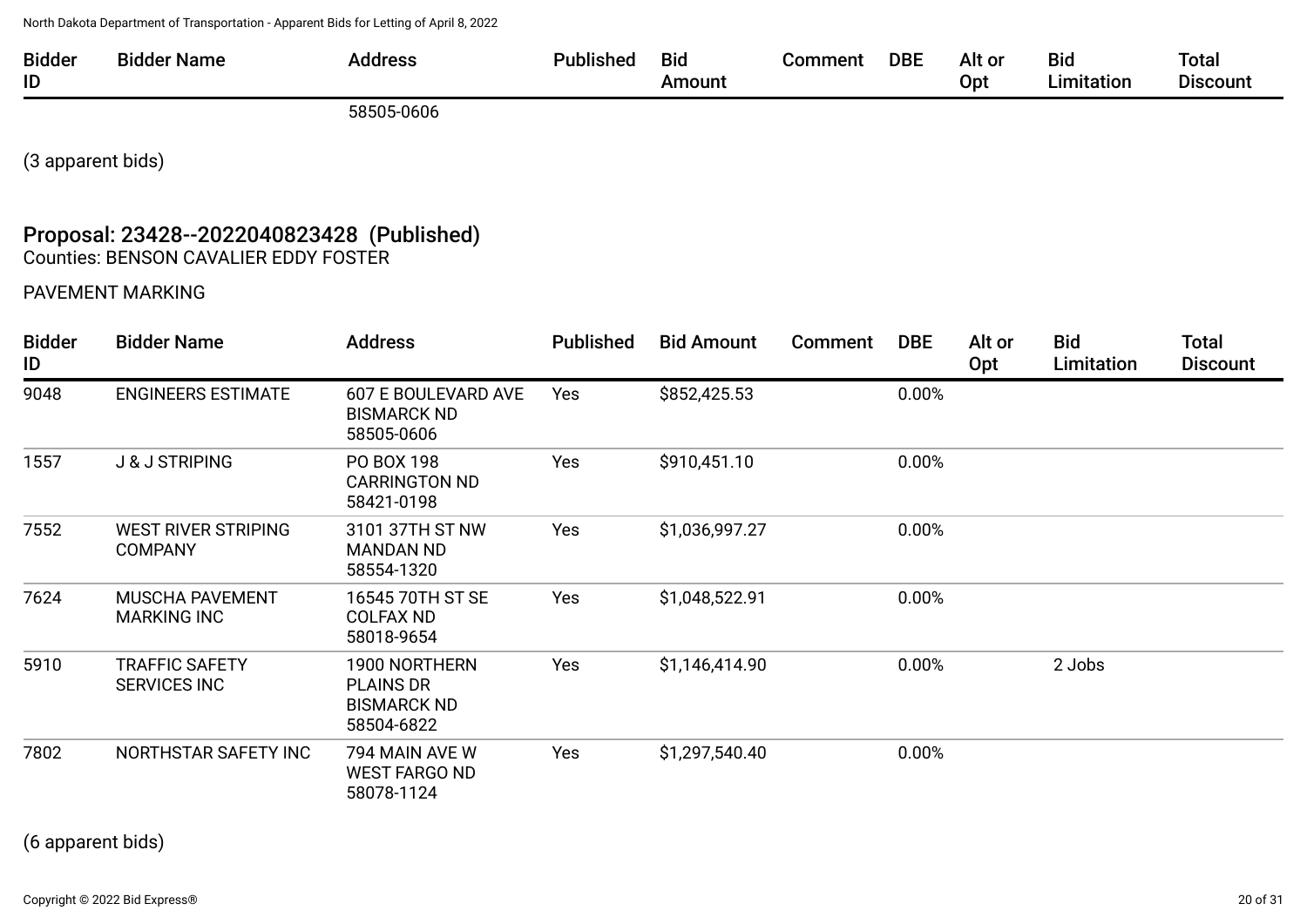#### Proposal: 23429--2022040823429 (Published) Counties: BOTTINEAU BURKE MCHENRY MCLEAN

#### PAVEMENT MARKING

| <b>Bidder</b><br>ID | <b>Bidder Name</b>                           | <b>Address</b>                                                           | <b>Published</b> | <b>Bid Amount</b> | <b>Comment</b> | <b>DBE</b> | Alt or<br>Opt | <b>Bid</b><br>Limitation | <b>Total</b><br><b>Discount</b> |
|---------------------|----------------------------------------------|--------------------------------------------------------------------------|------------------|-------------------|----------------|------------|---------------|--------------------------|---------------------------------|
| 9048                | <b>ENGINEERS ESTIMATE</b>                    | <b>607 E BOULEVARD</b><br><b>AVE</b><br><b>BISMARCK ND</b><br>58505-0606 | Yes              | \$942,376.69      |                | 0.00%      |               |                          |                                 |
| 7552                | <b>WEST RIVER STRIPING</b><br><b>COMPANY</b> | 3101 37TH ST NW<br><b>MANDAN ND</b><br>58554-1320                        | Yes              | \$1,082,055.88    |                | 0.00%      |               |                          |                                 |
| 5910                | <b>TRAFFIC SAFETY</b><br><b>SERVICES INC</b> | 1900 NORTHERN<br><b>PLAINS DR</b><br><b>BISMARCK ND</b><br>58504-6822    | Yes              | \$1,128,238.59    |                | 0.00%      |               | 2 Jobs                   |                                 |

(3 apparent bids)

## Proposal: 23432--2022040823432 (Published)

Counties: BURKE DIVIDE MCKENZIE MOUNTRAIL

#### PAVEMENT MARKING

| <b>Bidder</b><br>ID | <b>Bidder Name</b>             | <b>Address</b>                                          | <b>Published</b> | <b>Bid</b><br>Amount | Comment | <b>DBE</b> | Alt or<br>Opt | <b>Bid</b><br>Limitation | Total<br><b>Discount</b> |
|---------------------|--------------------------------|---------------------------------------------------------|------------------|----------------------|---------|------------|---------------|--------------------------|--------------------------|
| 9048                | <b>ENGINEERS ESTIMATE</b>      | 607 E BOULEVARD AVE<br><b>BISMARCK ND</b><br>58505-0606 | Yes              | \$550,657.13         |         | 0.00%      |               |                          |                          |
| 7552                | WEST RIVER STRIPING<br>COMPANY | 3101 37TH ST NW<br>MANDAN ND<br>58554-1320              | Yes              | \$710,385.99         |         | 0.00%      |               |                          |                          |
| 5910                | TRAFFIC SAFETY                 | 1900 NORTHERN                                           | Yes              | \$726,026.95         |         | 0.00%      |               | 2 Jobs                   |                          |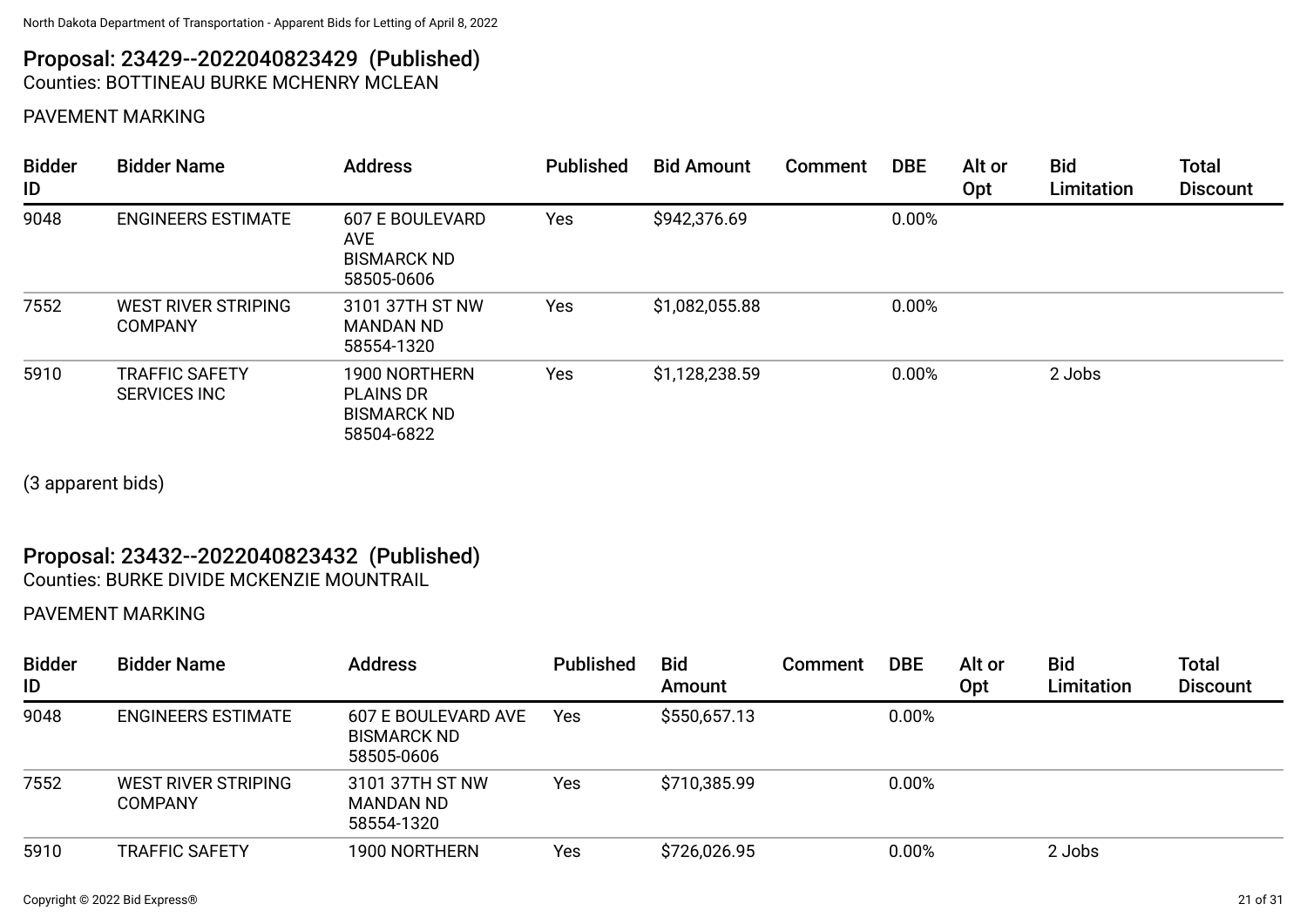| <b>Bidder</b><br>ID | <b>Bidder Name</b>  | <b>Address</b>                                       | <b>Published</b> | <b>Bid</b><br>Amount | Comment | <b>DBE</b> | Alt or<br>Opt | <b>Bid</b><br>Limitation | <b>Total</b><br><b>Discount</b> |
|---------------------|---------------------|------------------------------------------------------|------------------|----------------------|---------|------------|---------------|--------------------------|---------------------------------|
|                     | <b>SERVICES INC</b> | <b>PLAINS DR</b><br><b>BISMARCK ND</b><br>58504-6822 |                  |                      |         |            |               |                          |                                 |

(3 apparent bids)

## Proposal: 23435--2022040823435 (Published) Counties: BARNES STEELE

CHIP SEAL COAT

| <b>Bidder</b><br>ID | <b>Bidder Name</b>                                  | <b>Address</b>                                                           | <b>Published</b> | <b>Bid Amount</b> | Comment | <b>DBE</b> | Alt or<br>Opt | <b>Bid</b><br>Limitation | <b>Total</b><br><b>Discount</b> |
|---------------------|-----------------------------------------------------|--------------------------------------------------------------------------|------------------|-------------------|---------|------------|---------------|--------------------------|---------------------------------|
| 9048                | <b>ENGINEERS ESTIMATE</b>                           | <b>607 E BOULEVARD</b><br><b>AVE</b><br><b>BISMARCK ND</b><br>58505-0606 | Yes              | \$1,725,792.58    |         | 0.00%      |               |                          |                                 |
| 163                 | <b>MORRIS SEALCOAT &amp;</b><br><b>TRUCKING INC</b> | 46253 208TH ST<br><b>MORRIS MN</b><br>56267-4677                         | Yes              | \$2,667,001.51    |         | 0.00%      |               |                          |                                 |
| 190                 | <b>ASPHALT SURFACE</b><br>TECHNOLOGIES CORPORATION  | PO BOX 1025<br>SAINT CLOUD MN<br>56302-1025                              | Yes              | \$2,732,228.29    |         | 0.00%      |               |                          |                                 |

(3 apparent bids)

Proposal: 23437--2022040823437 (Published) Counties: ROLETTE

PAVEMENT MARKING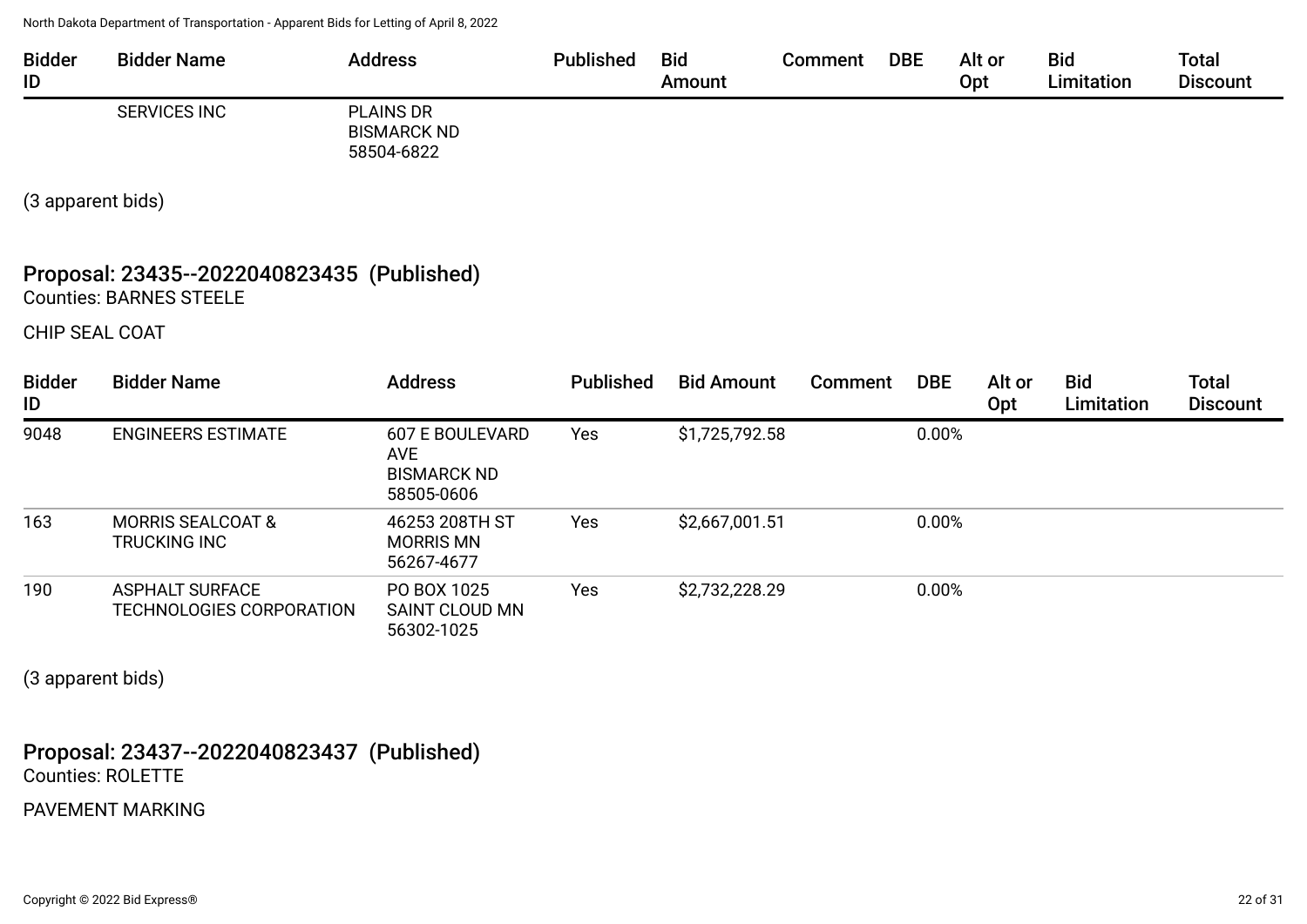| <b>Bidder</b><br>ID | <b>Bidder Name</b>                           | <b>Address</b>                                                        | <b>Published</b> | <b>Bid</b><br>Amount | <b>Comment</b> | <b>DBE</b> | Alt or<br>Opt | <b>Bid</b><br>Limitation | <b>Total</b><br><b>Discount</b> |
|---------------------|----------------------------------------------|-----------------------------------------------------------------------|------------------|----------------------|----------------|------------|---------------|--------------------------|---------------------------------|
| 9048                | <b>ENGINEERS ESTIMATE</b>                    | 607 E BOULEVARD AVE<br><b>BISMARCK ND</b><br>58505-0606               | Yes              | \$23,644.67          |                | 0.00%      |               |                          |                                 |
| 5910                | <b>TRAFFIC SAFETY</b><br><b>SERVICES INC</b> | 1900 NORTHERN<br><b>PLAINS DR</b><br><b>BISMARCK ND</b><br>58504-6822 | Yes              | \$39,746.60          |                | 0.00%      |               | 2 Jobs                   |                                 |
| 7552                | <b>WEST RIVER STRIPING</b><br><b>COMPANY</b> | 3101 37TH ST NW<br><b>MANDAN ND</b><br>58554-1320                     | Yes              | \$41,037.17          |                | 0.00%      |               |                          |                                 |

(3 apparent bids)

# Proposal: 23447--2022040823447 (Published)

Counties: BURLEIGH

## SEAL COAT & INCIDENTALS

| <b>Bidder</b><br>ID | <b>Bidder Name</b>                                  | <b>Address</b>                                             | <b>Published</b> | <b>Bid Amount</b> | <b>Comment</b> | <b>DBE</b> | Alt or<br>Opt | <b>Bid</b><br>Limitation | <b>Total</b><br><b>Discount</b> |
|---------------------|-----------------------------------------------------|------------------------------------------------------------|------------------|-------------------|----------------|------------|---------------|--------------------------|---------------------------------|
| 9048                | <b>ENGINEERS ESTIMATE</b>                           | 607 E BOULEVARD<br>AVE<br><b>BISMARCK ND</b><br>58505-0606 | <b>Yes</b>       | \$733,600.00      |                | 0.00%      |               |                          |                                 |
| 163                 | <b>MORRIS SEALCOAT &amp;</b><br><b>TRUCKING INC</b> | 46253 208TH ST<br><b>MORRIS MN</b><br>56267-4677           | Yes              | \$1,146,797.18    |                | 0.00%      |               |                          |                                 |
| 190                 | <b>ASPHALT SURFACE</b><br>TECHNOLOGIES CORPORATION  | PO BOX 1025<br>SAINT CLOUD MN<br>56302-1025                | Yes              | \$1,355,579.68    |                | 0.00%      |               |                          |                                 |

(3 apparent bids)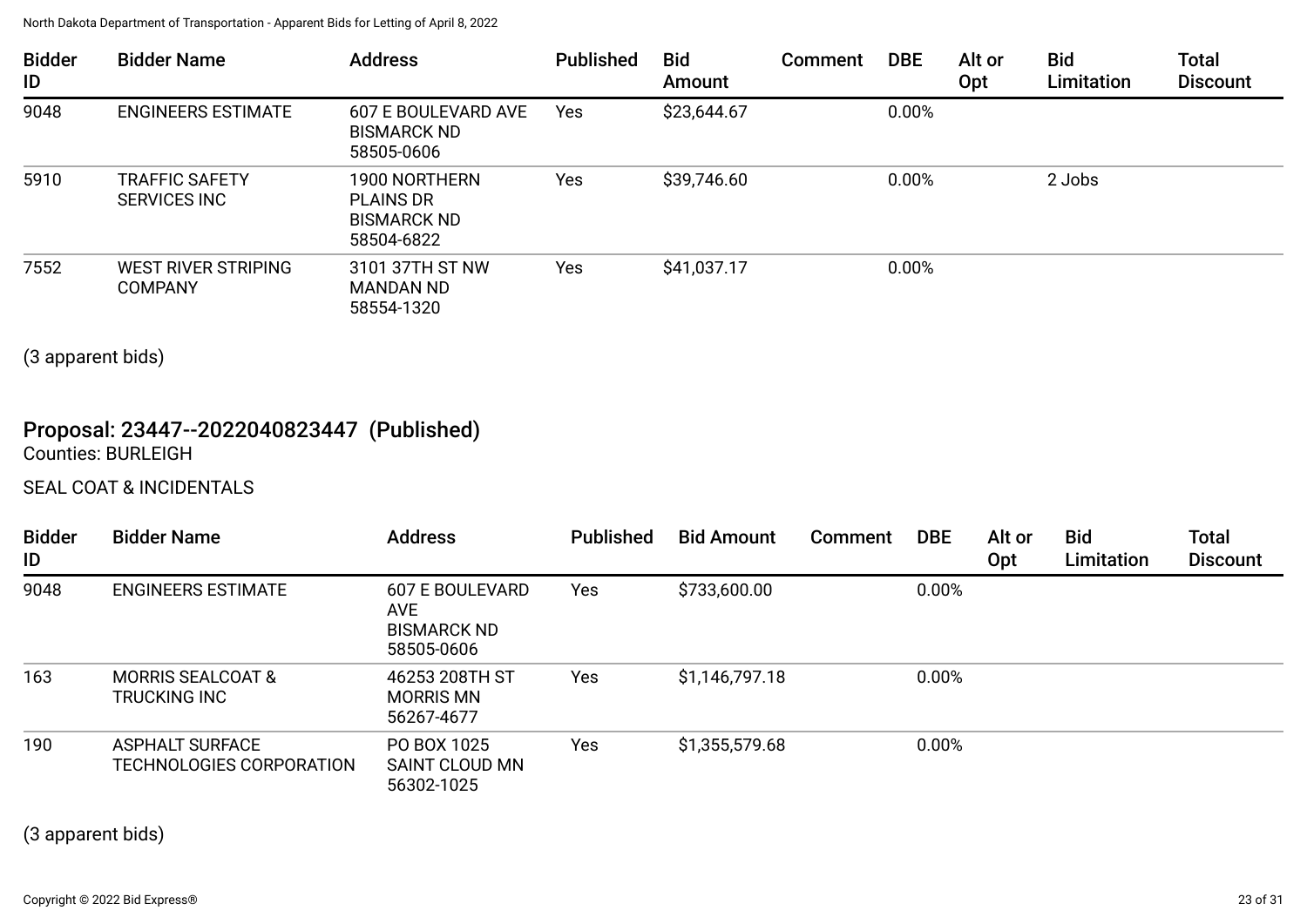# Proposal: 23448--2022040823448 (Published)

Counties: SIOUX

SEAL COAT & INCIDENTALS

| <b>Bidder</b><br>ID | <b>Bidder Name</b>                                 | <b>Address</b>                                                           | <b>Published</b> | <b>Bid</b><br>Amount | <b>Comment</b> | <b>DBE</b> | Alt or<br>Opt | <b>Bid</b><br>Limitation | <b>Total</b><br><b>Discount</b> |
|---------------------|----------------------------------------------------|--------------------------------------------------------------------------|------------------|----------------------|----------------|------------|---------------|--------------------------|---------------------------------|
| 9048                | <b>ENGINEERS ESTIMATE</b>                          | <b>607 E BOULEVARD</b><br><b>AVE</b><br><b>BISMARCK ND</b><br>58505-0606 | Yes              | \$340,343.74         |                | 0.00%      |               |                          |                                 |
| 163                 | <b>MORRIS SEALCOAT &amp; TRUCKING</b><br>INC.      | 46253 208TH ST<br><b>MORRIS MN</b><br>56267-4677                         | Yes              | \$664,354.57         |                | 0.00%      |               |                          |                                 |
| 190                 | <b>ASPHALT SURFACE</b><br>TECHNOLOGIES CORPORATION | PO BOX 1025<br>SAINT CLOUD MN<br>56302-1025                              | Yes              | \$674,616.17         |                | 0.00%      |               |                          |                                 |
| 66                  | <b>BITUMINOUS PAVING INC</b>                       | PO BOX 6<br>ORTONVILLE MN<br>56278-0006                                  | Yes              | \$699,849.49         |                | 0.00%      |               |                          |                                 |

(4 apparent bids)

## Proposal: 23449--2022040823449 (Published)

Counties: MCLEAN

SEAL COAT & INCIDENTALS

| <b>Bidder</b><br>ID | <b>Bidder Name</b>           | <b>Address</b>                                                    | <b>Published</b> | <b>Bid Amount</b> | Comment | <b>DBE</b> | Alt or<br>Opt | <b>Bid</b><br>Limitation | <b>Total</b><br><b>Discount</b> |
|---------------------|------------------------------|-------------------------------------------------------------------|------------------|-------------------|---------|------------|---------------|--------------------------|---------------------------------|
| 9048                | <b>ENGINEERS ESTIMATE</b>    | 607 E BOULEVARD<br><b>AVE</b><br><b>BISMARCK ND</b><br>58505-0606 | Yes              | \$695,000.00      |         | 0.00%      |               |                          |                                 |
| 163                 | <b>MORRIS SEALCOAT &amp;</b> | 46253 208TH ST                                                    | Yes              | \$1,165,887.86    |         | 3.03%      |               |                          |                                 |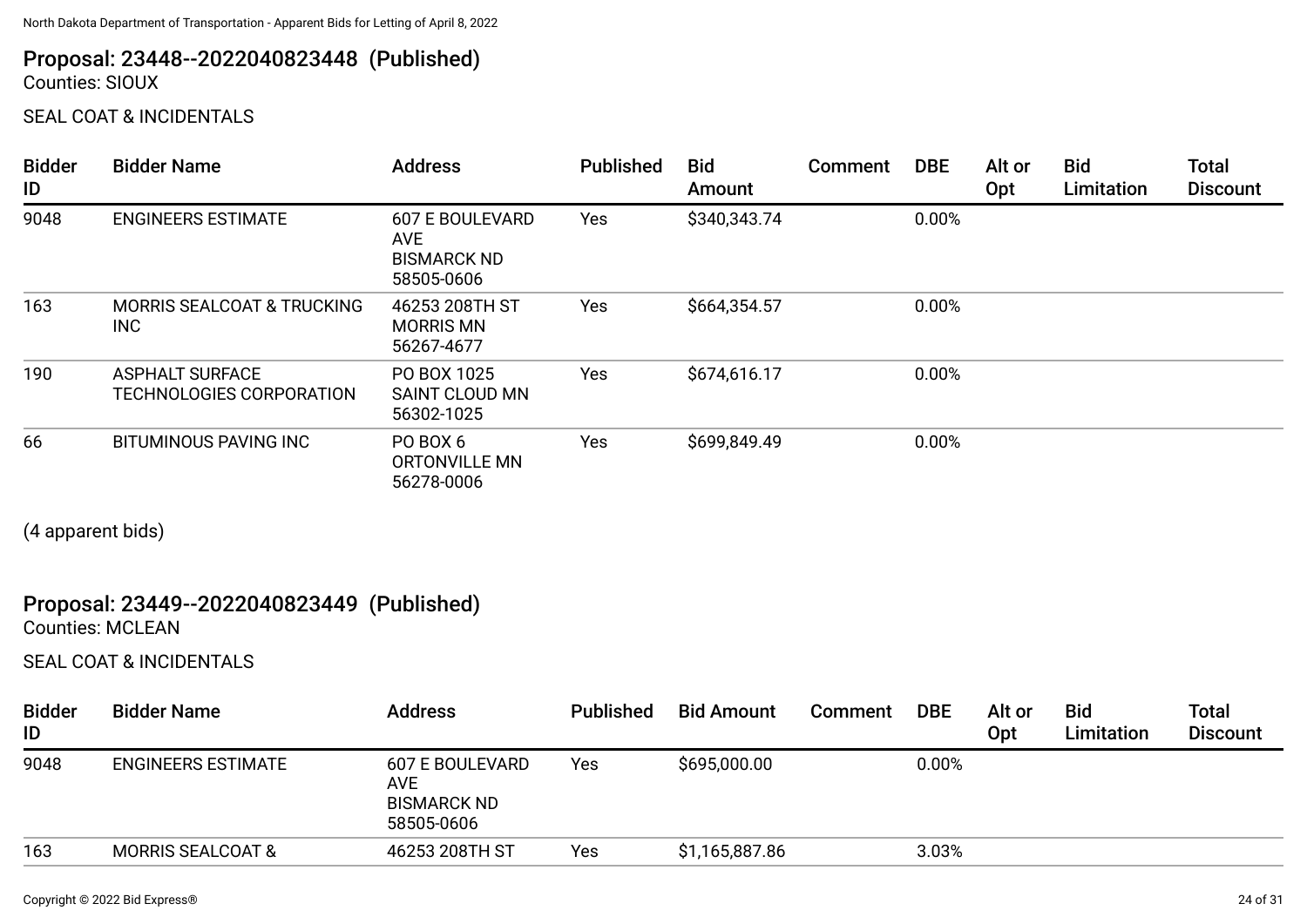| <b>Bidder</b><br>ID | <b>Bidder Name</b>                                        | <b>Address</b>                              | <b>Published</b> | <b>Bid Amount</b> | <b>Comment</b> | <b>DBE</b> | Alt or<br>Opt | <b>Bid</b><br>Limitation | <b>Total</b><br><b>Discount</b> |
|---------------------|-----------------------------------------------------------|---------------------------------------------|------------------|-------------------|----------------|------------|---------------|--------------------------|---------------------------------|
|                     | <b>TRUCKING INC</b>                                       | <b>MORRIS MN</b><br>56267-4677              |                  |                   |                |            |               |                          |                                 |
| 190                 | <b>ASPHALT SURFACE</b><br><b>TECHNOLOGIES CORPORATION</b> | PO BOX 1025<br>SAINT CLOUD MN<br>56302-1025 | Yes              | \$1,296,166.78    |                | 2.72%      |               |                          |                                 |

(3 apparent bids)

## Proposal: 23450--2022040823450 (Published)

Counties: CASS

CHIP SEAL

| <b>Bidder</b><br>ID | <b>Bidder Name</b>                                  | <b>Address</b>                                                           | <b>Published</b> | <b>Bid Amount</b> | Comment | <b>DBE</b> | Alt or<br><b>Opt</b> | <b>Bid</b><br>Limitation | <b>Total</b><br><b>Discount</b> |
|---------------------|-----------------------------------------------------|--------------------------------------------------------------------------|------------------|-------------------|---------|------------|----------------------|--------------------------|---------------------------------|
| 9048                | <b>ENGINEERS ESTIMATE</b>                           | <b>607 E BOULEVARD</b><br><b>AVE</b><br><b>BISMARCK ND</b><br>58505-0606 | Yes              | \$984,930.67      |         | 0.00%      |                      |                          |                                 |
| 163                 | <b>MORRIS SEALCOAT &amp;</b><br><b>TRUCKING INC</b> | 46253 208TH ST<br><b>MORRIS MN</b><br>56267-4677                         | Yes              | \$1,167,503.16    |         | 0.00%      |                      |                          |                                 |
| 190                 | <b>ASPHALT SURFACE</b><br>TECHNOLOGIES CORPORATION  | PO BOX 1025<br>SAINT CLOUD MN<br>56302-1025                              | Yes              | \$1,244,085.04    |         | 0.00%      |                      |                          |                                 |

(3 apparent bids)

## Proposal: 23452--2022040823452 (Published)

Counties: FOSTER

#### CHIP SEAL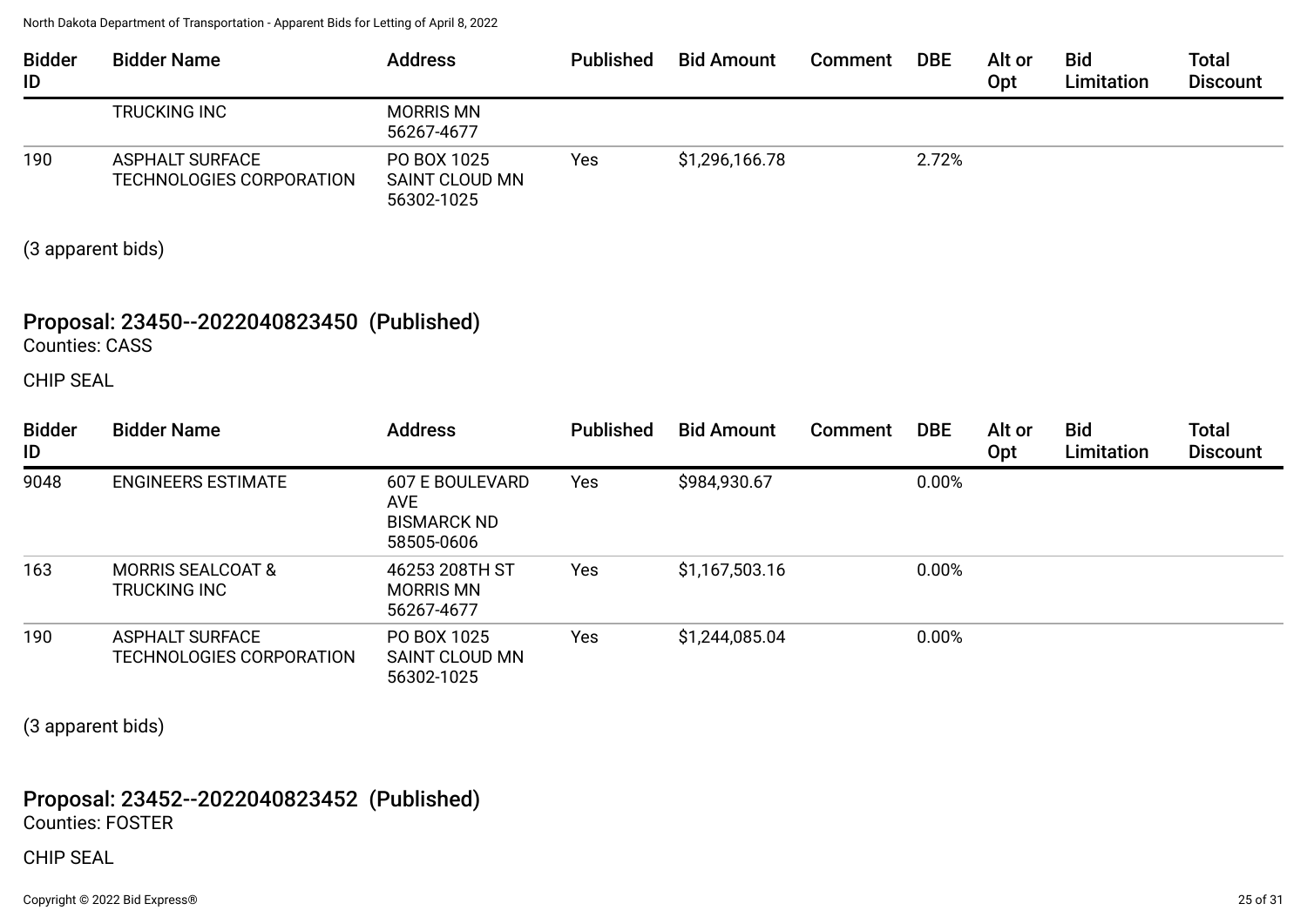| <b>Bidder</b><br>ID | <b>Bidder Name</b>                                 | <b>Address</b>                                                           | <b>Published</b> | <b>Bid</b><br>Amount | <b>Comment</b> | <b>DBE</b> | Alt or<br><b>Opt</b> | <b>Bid</b><br>Limitation | <b>Total</b><br><b>Discount</b> |
|---------------------|----------------------------------------------------|--------------------------------------------------------------------------|------------------|----------------------|----------------|------------|----------------------|--------------------------|---------------------------------|
| 9048                | <b>ENGINEERS ESTIMATE</b>                          | <b>607 E BOULEVARD</b><br><b>AVE</b><br><b>BISMARCK ND</b><br>58505-0606 | Yes              | \$686,755.61         |                | 0.00%      |                      |                          |                                 |
| 163                 | <b>MORRIS SEALCOAT &amp; TRUCKING</b><br>INC       | 46253 208TH ST<br><b>MORRIS MN</b><br>56267-4677                         | Yes              | \$821,291.30         |                | 0.00%      |                      |                          |                                 |
| 190                 | <b>ASPHALT SURFACE</b><br>TECHNOLOGIES CORPORATION | PO BOX 1025<br>SAINT CLOUD MN<br>56302-1025                              | Yes              | \$927,739.13         |                | 0.00%      |                      |                          |                                 |

(3 apparent bids)

## Proposal: 23453--2022040823453 (Published) Counties: MCKENZIE

CHIP SEAL COAT

| <b>Bidder</b><br>ID | <b>Bidder Name</b>                                 | <b>Address</b>                                                           | <b>Published</b> | <b>Bid</b><br>Amount | Comment | <b>DBE</b> | Alt or<br>Opt | <b>Bid</b><br>Limitation | <b>Total</b><br><b>Discount</b> |
|---------------------|----------------------------------------------------|--------------------------------------------------------------------------|------------------|----------------------|---------|------------|---------------|--------------------------|---------------------------------|
| 9048                | <b>ENGINEERS ESTIMATE</b>                          | <b>607 E BOULEVARD</b><br><b>AVE</b><br><b>BISMARCK ND</b><br>58505-0606 | Yes              | \$325,911.07         |         | 0.00%      |               |                          |                                 |
| 190                 | <b>ASPHALT SURFACE</b><br>TECHNOLOGIES CORPORATION | PO BOX 1025<br><b>SAINT CLOUD MN</b><br>56302-1025                       | Yes              | \$499,231.29         |         | 0.00%      |               |                          |                                 |
| 8746                | ASPHALT PRESERVATION CO<br>INC DBA APC INC         | 22923 N PEARL LAKE<br><b>RD</b><br><b>DETROIT LAKES MN</b><br>56501-7017 | Yes              | \$579,975.28         |         | 0.00%      |               |                          |                                 |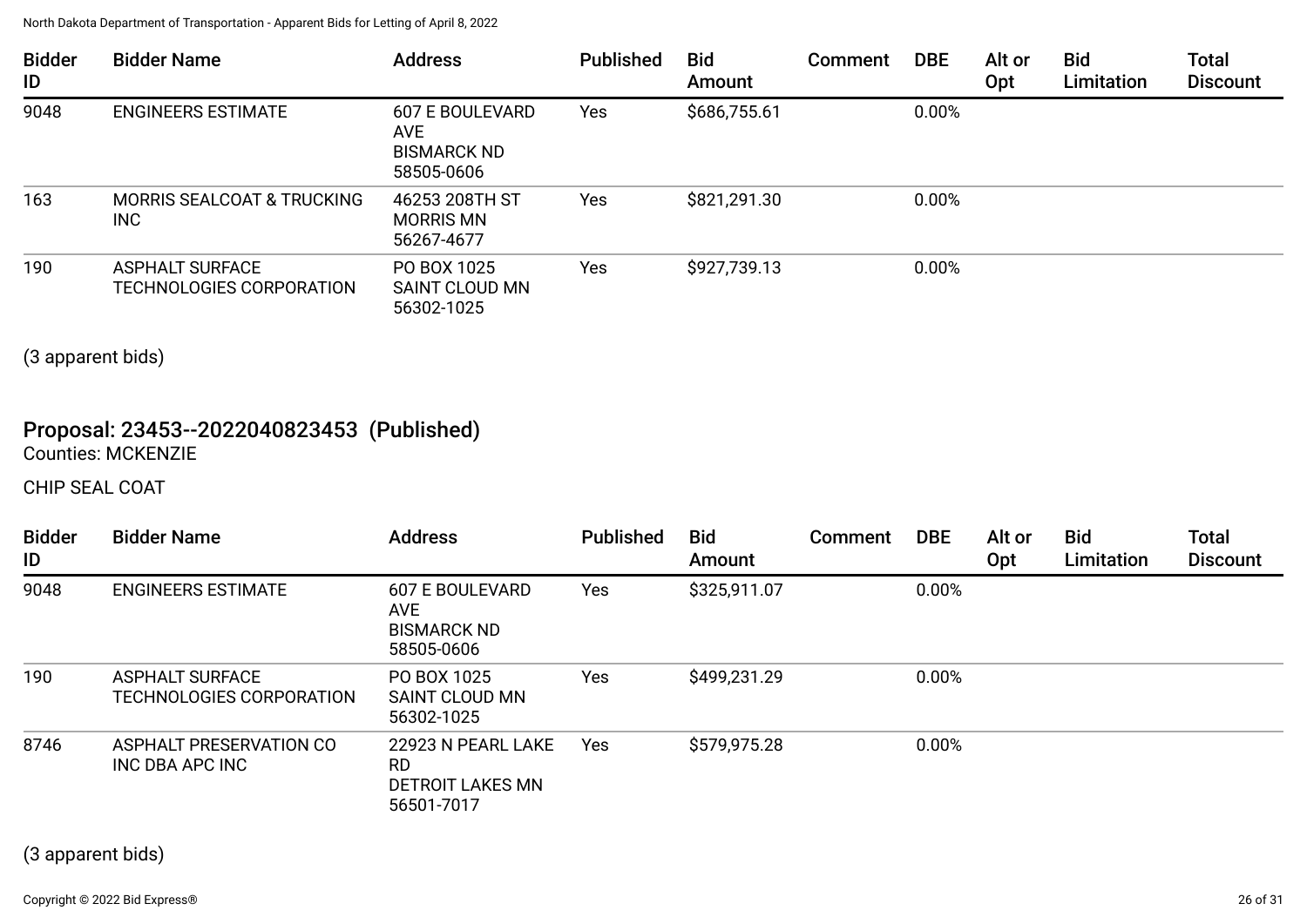## Proposal: 23456--2022040823456 (Published) Counties: MOUNTRAIL WILLIAMS

CHIP SEAL

| <b>Bidder</b><br>ID | <b>Bidder Name</b>                                 | <b>Address</b>                                                    | <b>Published</b> | <b>Bid Amount</b> | Comment | <b>DBE</b> | Alt or<br>Opt | <b>Bid</b><br>Limitation | Total<br><b>Discount</b> |
|---------------------|----------------------------------------------------|-------------------------------------------------------------------|------------------|-------------------|---------|------------|---------------|--------------------------|--------------------------|
| 9048                | <b>ENGINEERS ESTIMATE</b>                          | <b>607 E BOULEVARD</b><br>AVE<br><b>BISMARCK ND</b><br>58505-0606 | Yes              | \$1,138,019.29    |         | 0.00%      |               |                          |                          |
| 190                 | <b>ASPHALT SURFACE</b><br>TECHNOLOGIES CORPORATION | PO BOX 1025<br>SAINT CLOUD MN<br>56302-1025                       | Yes              | \$1,398,770.09    |         | 0.00%      |               |                          |                          |
| 163                 | <b>MORRIS SEALCOAT &amp;</b><br>TRUCKING INC       | 46253 208TH ST<br><b>MORRIS MN</b><br>56267-4677                  | Yes              | \$1,684,389.07    |         | 0.00%      |               |                          |                          |

(3 apparent bids)

# Proposal: 23459--2022040823459 (Published)

Counties: ROLETTE

CHIP SEAL

| <b>Bidder</b><br>ID | <b>Bidder Name</b>                         | <b>Address</b>                                                           | <b>Published</b> | <b>Bid</b><br>Amount | <b>Comment</b> | <b>DBE</b> | Alt or<br>Opt | <b>Bid</b><br>Limitation | <b>Total</b><br><b>Discount</b> |
|---------------------|--------------------------------------------|--------------------------------------------------------------------------|------------------|----------------------|----------------|------------|---------------|--------------------------|---------------------------------|
| 9048                | <b>ENGINEERS ESTIMATE</b>                  | <b>607 E BOULEVARD</b><br><b>AVE</b><br><b>BISMARCK ND</b><br>58505-0606 | Yes              | \$75,571.45          |                | 0.00%      |               |                          |                                 |
| 8746                | ASPHALT PRESERVATION CO<br>INC DBA APC INC | 22923 N PEARL LAKE<br><b>RD</b><br><b>DETROIT LAKES MN</b><br>56501-7017 | Yes              | \$169,385.38         |                | 0.00%      |               |                          |                                 |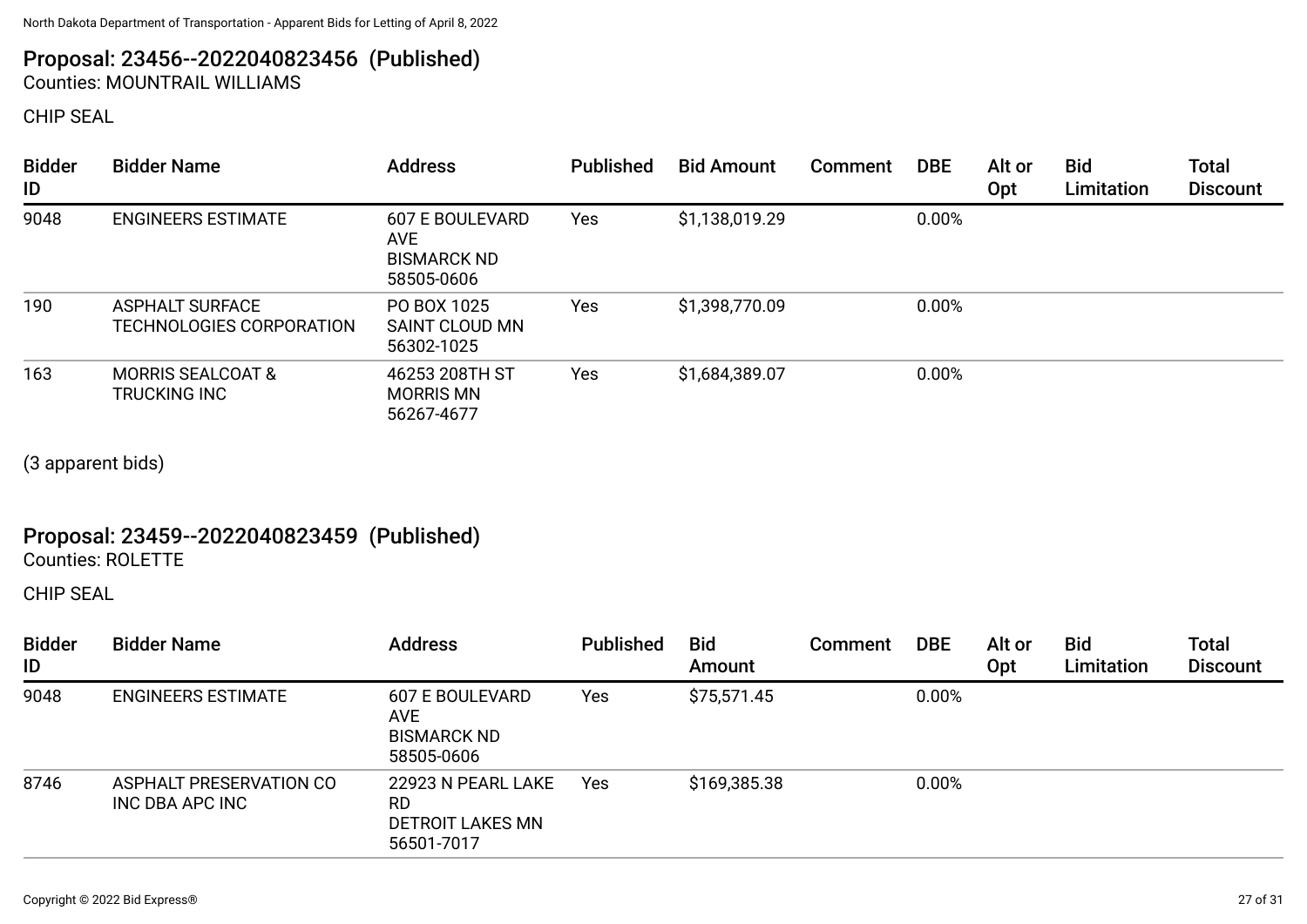| <b>Bidder</b><br>ID | <b>Bidder Name</b>                                 | <b>Address</b>                                     | <b>Published</b> | <b>Bid</b><br>Amount | Comment | <b>DBE</b> | Alt or<br>Opt | <b>Bid</b><br>Limitation | Total<br><b>Discount</b> |
|---------------------|----------------------------------------------------|----------------------------------------------------|------------------|----------------------|---------|------------|---------------|--------------------------|--------------------------|
| 190                 | <b>ASPHALT SURFACE</b><br>TECHNOLOGIES CORPORATION | PO BOX 1025<br><b>SAINT CLOUD MN</b><br>56302-1025 | Yes              | \$180,224.58         |         | $0.00\%$   |               |                          |                          |

(3 apparent bids)

## Proposal: 23511--2022040823511 (Published) Counties: BARNES

MILLING & RAP HOT MIX ASPHALT OVERLAY

| <b>Bidder</b><br>ID | <b>Bidder Name</b>                             | <b>Address</b>                                                  | <b>Published</b> | <b>Bid Amount</b> | Comment | <b>DBE</b> | Alt or<br>Opt | Bid<br>Limitation | <b>Total</b><br><b>Discount</b> |
|---------------------|------------------------------------------------|-----------------------------------------------------------------|------------------|-------------------|---------|------------|---------------|-------------------|---------------------------------|
| 9048                | <b>ENGINEERS ESTIMATE</b>                      | <b>607 E BOULEVARD AVE</b><br><b>BISMARCK ND</b><br>58505-0606  | Yes              | \$1,969,234.39    |         | 0.00%      |               |                   |                                 |
| 1261                | R J ZAVORAL & SONS INC                         | PO BOX 435<br><b>EAST GRAND FORKS MN</b><br>56721-0435          | Yes              | \$1,975,628.71    |         | 0.00%      |               |                   |                                 |
| 195                 | <b>BORDER STATES PAVING</b><br>INC             | PO BOX 2586<br>FARGO ND 58108-2586                              | Yes              | \$2,011,990.15    |         | 0.00%      |               |                   |                                 |
| 2712                | KNIFE RIVER MATERIALS                          | PO BOX 40<br><b>BEMIDJI MN 56619-0040</b>                       | Yes              | \$2,049,972.01    |         | 0.56%      |               |                   |                                 |
| 239                 | <b>MAYO CONSTRUCTION</b><br><b>COMPANY INC</b> | PO BOX 310<br><b>CAVALIER ND</b><br>58220-0310                  | Yes              | \$2,271,277.94    |         | 0.00%      |               |                   |                                 |
| 159                 | <b>CENTRAL SPECIALTIES INC</b>                 | 6325 COUNTY ROAD 87<br><b>SW</b><br>ALEXANDRIA MN<br>56308-5361 | Yes              | \$2,363,318.89    |         | 0.00%      |               |                   |                                 |
| 180                 | STRATA CORPORATION                             | PO BOX 13500<br><b>GRAND FORKS ND</b><br>58208-3500             | Yes              | \$2,413,413.42    |         | 0.48%      |               |                   |                                 |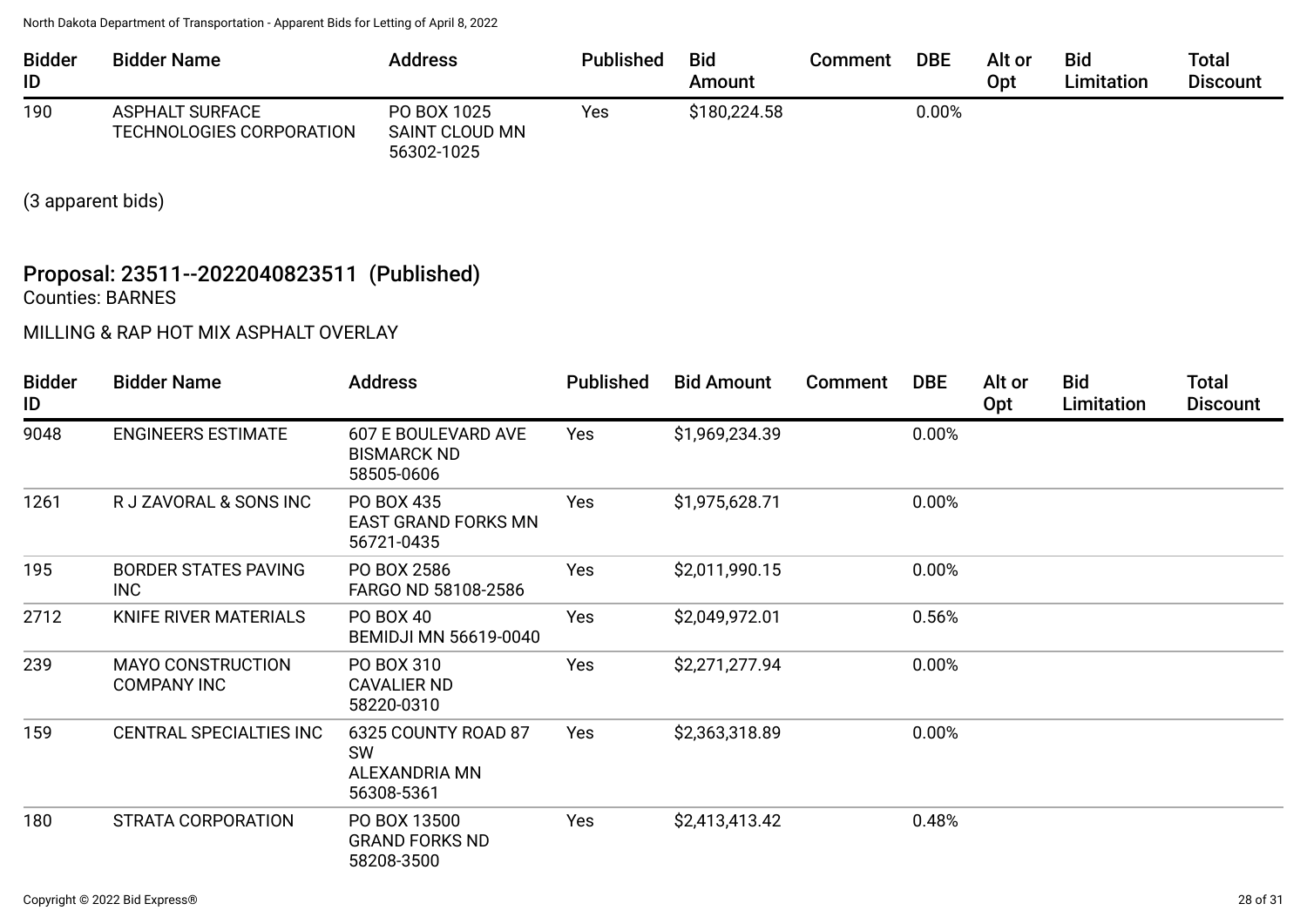(7 apparent bids)

## Proposal: 23512--2022040823512 (Published) Counties: EMMONS

CHIP SEAL

| <b>Bidder</b><br>ID | <b>Bidder Name</b>                                 | <b>Address</b>                                                           | <b>Published</b> | <b>Bid</b><br>Amount | Comment | <b>DBE</b> | Alt or<br>Opt | <b>Bid</b><br>Limitation | <b>Total</b><br><b>Discount</b> |
|---------------------|----------------------------------------------------|--------------------------------------------------------------------------|------------------|----------------------|---------|------------|---------------|--------------------------|---------------------------------|
| 9048                | <b>ENGINEERS ESTIMATE</b>                          | <b>607 E BOULEVARD</b><br><b>AVE</b><br><b>BISMARCK ND</b><br>58505-0606 | Yes              | \$367,561.80         |         | 0.00%      |               |                          |                                 |
| 163                 | <b>MORRIS SEALCOAT &amp; TRUCKING</b><br>INC       | 46253 208TH ST<br><b>MORRIS MN</b><br>56267-4677                         | Yes              | \$564,976.42         |         | 4.88%      |               |                          |                                 |
| 190                 | <b>ASPHALT SURFACE</b><br>TECHNOLOGIES CORPORATION | PO BOX 1025<br>SAINT CLOUD MN<br>56302-1025                              | Yes              | \$567,866.39         |         | 4.86%      |               |                          |                                 |
| 66                  | <b>BITUMINOUS PAVING INC</b>                       | PO BOX 6<br>ORTONVILLE MN<br>56278-0006                                  | Yes              | \$628,498.32         |         | 0.00%      |               |                          |                                 |

(4 apparent bids)

## Proposal: 23515--2022040823515 (Published)

Counties: CASS

CONTRACT PATCHING

| <b>Bidder</b><br>ID | <b>Bidder Name</b>        | <b>Address</b>                            | <b>Published</b> | <b>Bid Amount</b> | Comment | <b>DBE</b> | Alt or<br>Opt | <b>Bid</b><br><b>Limitation</b> | <b>Total</b><br><b>Discount</b> |
|---------------------|---------------------------|-------------------------------------------|------------------|-------------------|---------|------------|---------------|---------------------------------|---------------------------------|
| 9048                | <b>ENGINEERS ESTIMATE</b> | 607 E BOULEVARD AVE<br><b>BISMARCK ND</b> | Yes              | \$1,592,985.90    |         | 0.00%      |               |                                 |                                 |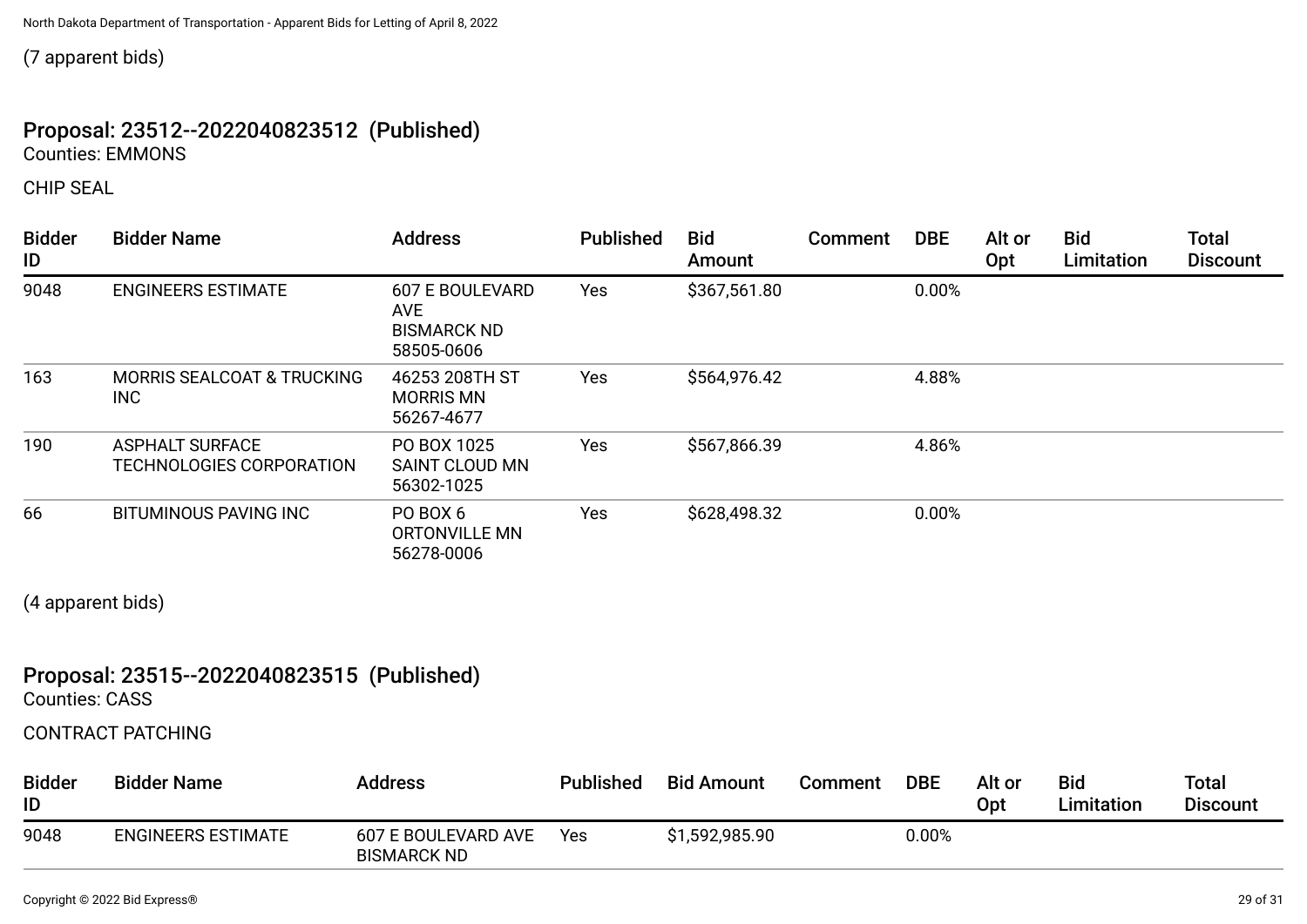| <b>Bidder</b><br>ID | <b>Bidder Name</b>                              | <b>Address</b>                                                  | <b>Published</b> | <b>Bid Amount</b> | <b>Comment</b> | <b>DBE</b> | Alt or<br>Opt | <b>Bid</b><br>Limitation | <b>Total</b><br><b>Discount</b> |
|---------------------|-------------------------------------------------|-----------------------------------------------------------------|------------------|-------------------|----------------|------------|---------------|--------------------------|---------------------------------|
|                     |                                                 | 58505-0606                                                      |                  |                   |                |            |               |                          |                                 |
| 2712                | KNIFE RIVER MATERIALS                           | <b>PO BOX 40</b><br><b>BEMIDJI MN</b><br>56619-0040             | Yes              | \$1,667,519.42    |                | 1.13%      |               |                          |                                 |
| 140                 | NORTHERN IMPROVEMENT<br><b>COMPANY</b>          | PO BOX 2846<br>FARGO ND 58108-2846                              | Yes              | \$1,909,418.86    |                | 0.99%      |               |                          |                                 |
| 195                 | <b>BORDER STATES PAVING</b><br>INC              | PO BOX 2586<br>FARGO ND 58108-2586                              | Yes              | \$1,926,331.47    |                | 0.00%      |               |                          |                                 |
| 363                 | <b>MARK SAND &amp; GRAVEL</b><br><b>COMPANY</b> | PO BOX 458<br><b>FERGUS FALLS MN</b><br>56538-0458              | Yes              | \$2,361,421.57    |                | 0.80%      |               |                          |                                 |
| 159                 | CENTRAL SPECIALTIES INC                         | <b>6325 COUNTY ROAD</b><br>87 SW<br>ALEXANDRIA MN<br>56308-5361 | Yes              | \$2,652,175.80    |                | 0.00%      |               |                          |                                 |

(6 apparent bids)

# Proposal: 23531--2022040823531 (Published)

Counties: MCKENZIE

CHIP SEAL

| <b>Bidder</b><br>ID | <b>Bidder Name</b>                                 | <b>Address</b>                                                    | <b>Published</b> | <b>Bid Amount</b> | Comment | <b>DBE</b> | Alt or<br>Opt | <b>Bid</b><br>Limitation | <b>Total</b><br><b>Discount</b> |
|---------------------|----------------------------------------------------|-------------------------------------------------------------------|------------------|-------------------|---------|------------|---------------|--------------------------|---------------------------------|
| 9048                | <b>ENGINEERS ESTIMATE</b>                          | 607 E BOULEVARD<br><b>AVE</b><br><b>BISMARCK ND</b><br>58505-0606 | Yes              | \$4,258,997.20    |         | 0.00%      |               |                          |                                 |
| 190                 | <b>ASPHALT SURFACE</b><br>TECHNOLOGIES CORPORATION | PO BOX 1025<br>SAINT CLOUD MN<br>56302-1025                       | Yes              | \$5,919,758.90    |         | 0.00%      |               |                          |                                 |